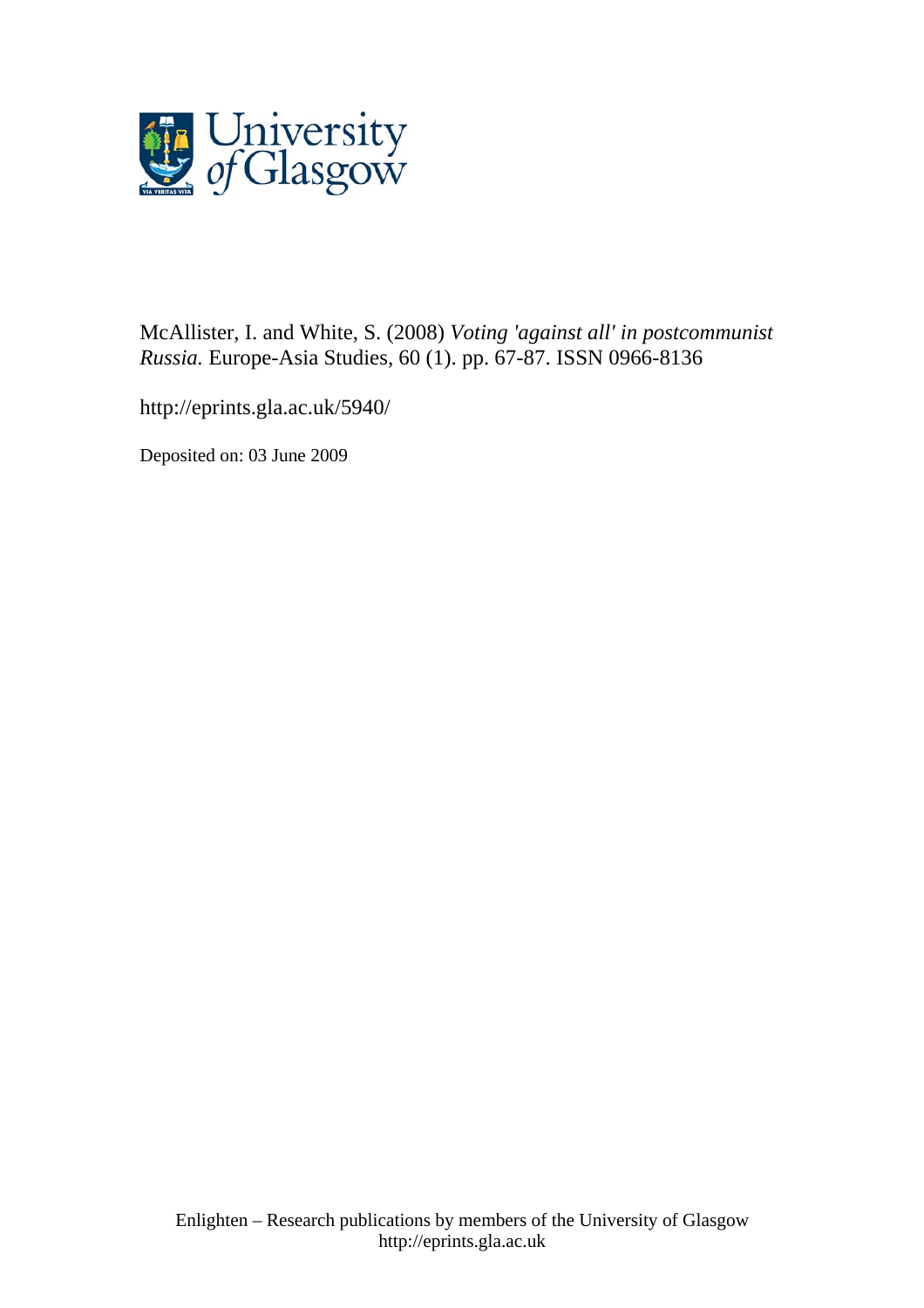# Voting 'Against All' in Postcommunist Russia

# IAN MCALLISTER & STEPHEN WHITE

### *Abstract*

Since the early 1990s voters in Russia (and most of the other post-Soviet republics) have been offered the opportunity to vote 'against all' parties and candidates. Increasing numbers have done so. The evidence of two post-election surveys indicates that 'against all' voters are younger than other voters, more urban and more highly educated. They do not reject liberal democracy, but are critical of the contemporary practice of Russian politics and find no parties that adequately reflect their views. With the ending of the 'against all' facility in 2006 and other changes in the Russian electoral system under the Putin presidency, levels of turnout are likely to fall further and the protest vote will seek other outlets within or outside the parliamentary system.

TO VOTE MEANS TO 'SEND SIGNALS TO GOVERNMENT' (Miller & Harrop 1987, ch. 4). For decades, voters in the USSR could send only a single message: of unqualified approval. At the last elections conducted on this basis in March 1984, turnout was 99.99% and the vote in favour of the single list of candidates ranged from 99.91 up to 100% (Soobshchenie 1984); the results were so predictable that newspapers could be prepared the day before with pictures of the winners.<sup>1</sup> In December 1988 an entirely new electoral law introduced important changes, and in March 1989 the first elections took place that allowed a choice of candidate, if not yet of party; nearly 40 leading party functionaries were defeated and the Kremlin's leading opponent, the future Russian president Boris Yel'tsin, romped home in Moscow with almost 90% of the vote (White 1991). The elections, Gorbachev told the Politburo, had been a 'major step in carrying out political reform and in the further democratisation of society' (Itogi 1989); his leadership colleagues saw them more accurately as 'political shock therapy' (Ligachev 1992, p. 75). Either way, they were arguably the decisive moment in the end of communist rule as ordinary people took advantage of their opportunities to elect a new-style legislature that reflected their own preferences rather than those of the regime itself.

From 1993, in what was now an independent and postcommunist Russia, another set of electoral arrangements took their place. A new parliament, the Federal Assembly, came into existence; half the seats in its lower house, the State *Duma*, were to be elected by a national contest among party lists, the others by an equal number of single-member constituencies throughout the country. Elections to the *Duma* were conducted on this basis in 1993, 1995, 1999 and 2003; there were parallel elections to the presidency in 1991, 1996, 2000 and 2004. Nominally, power had been placed in the hands of voters themselves: they could choose to vote or otherwise, and if they chose to do so they could select from a variety of parties and candidates. And yet

<sup>1</sup> *Pravda*, 5 March 1989, p. 1.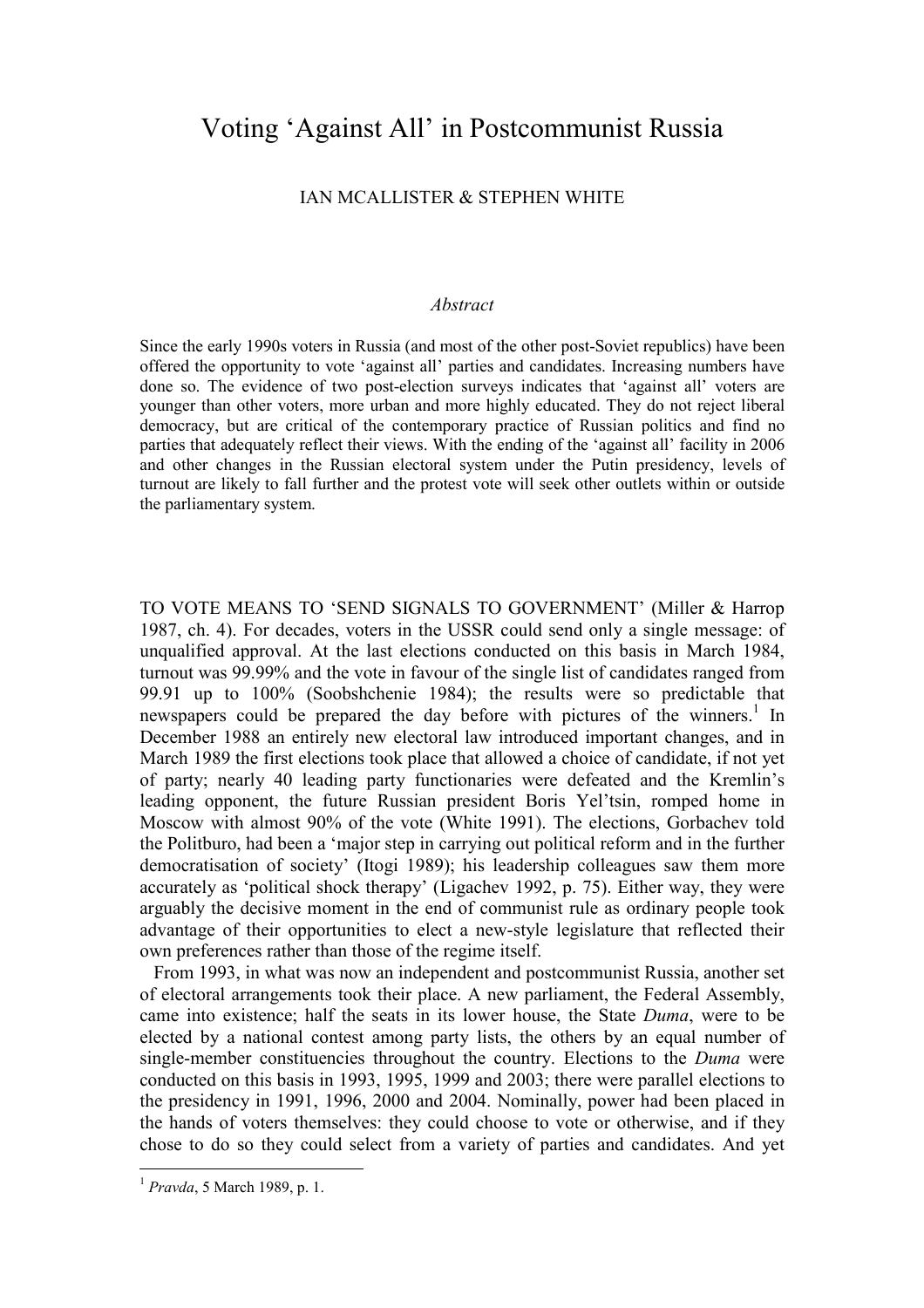turnouts fell sharply: more than 89% had voted in the first largely competitive elections in March 1989, but only 56% did so in December 2003. At the same time, a considerable body of survey evidence suggested there was little faith that competitive elections had given ordinary Russians an effective means of influencing the government that was nominally accountable to them. Instead of eliminating the gulf between regime and society, they seemed to have 'only deepened it' (Zinov'ev  $\&$ Polyashova 2003, p. 8; Skosarenko 2007, p. 58); and when asked in 2007 to look forward to the *Duma* elections in December, just 35% thought they would reflect public opinion as compared with 50% who took the opposite view—a reversal of the position that had obtained four years earlier (Vovk 2007).

Russian voters, in the early years of the new century, had a variety of means at their disposal by which they could signal their preferences. They could abstain; they could vote for oppositional parties or candidates; they could spoil their ballot paper, or fail to make use of it.<sup>2</sup> But in addition, Russian electors could vote 'against all' the party lists or candidates, and increasing numbers did so—in the *Duma* election of December 2003, nearly three million did, which put 'against all' ahead of all but four of the party lists with almost enough votes to claim representation in its own right. In the parallel series of contests in the single-member constituencies, more than seven million, or nearly 13%, voted against all the candidates, which put it ahead of all but one of the parties. How had this distinctive electoral option come into existence? How many made use of it? What kind of voters made use of it, as compared with those who voted for a party or a candidate or simply abstained? And what are the consequences likely to be of the ending of the 'against all' facility in 2006 and related changes to the electoral system under the Putin presidency? We offer some responses to these questions in what follows, based primarily on individual-level data collected in national surveys in 2004 and 2005.<sup>3</sup>

### *Voting against: the legislative framework*

There had been no provision for a vote against all the candidates in Soviet electoral legislation, although a voter who crossed out the name of the single candidate had, in effect, voted against all the candidates on the ballot paper (White *et al*. 1997, ch. 1). At the last elections of this kind, in March 1984, no more than 100,000 out of an electorate of more than 180 million exercised their right to do so, and there were 17 invalid votes (Soobshchenie 1984, p. 200). Reform of this system of elections without choice was being discussed within the leadership as early as January 1987—the 'main thing', participants agreed, was that 'the elections should be elections, and we don't have them at the moment' (Obsuzhdenie 1987, p. 102). Following further discussion, an entirely new electoral law was approved in December 1988 that provided for the nomination of independent candidates, and for a genuinely secret ballot in which all

<sup>&</sup>lt;sup>2</sup> The Central Electoral Commission took the proportion of electors who had 'taken part in the election' to be defined as those receiving a ballot paper. Turnout had to reach a minimum of 25% in *Duma* and 50% in presidential elections. In every election, however, substantial numbers—in December 2003, nearly 80,000—took possession of a ballot paper but did not cast a vote of any kind (*Vybory deputatov* 2004, p. 106).

<sup>&</sup>lt;sup>3</sup> Fuller details are provided in footnote 42. We acknowledge the support of the UK Economic and Social Research Council under grant RES-000-23-0146, the assistance of Julia Korosteleva, the cooperation of Derek Hutcheson, and the pioneering contribution of Oversloot *et al*. (2002), who were the first to draw attention to this distinctive form of voting in the Western-language literature.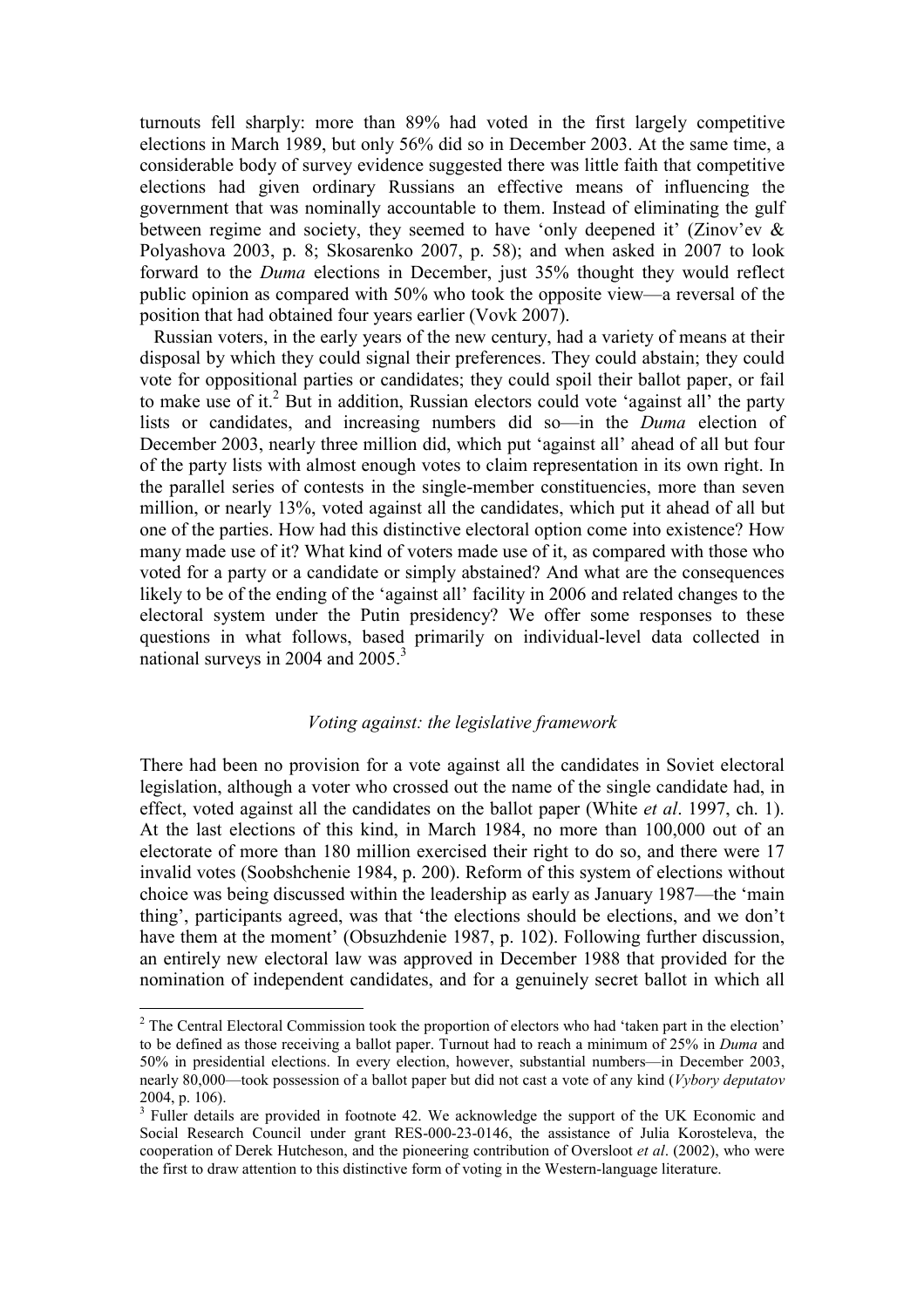voters had to make use of the polling booth (O vyborakh narodnykh deputatov SSSR 1988). In March 1989, in the first of these new-style elections, more than two thirds of all seats were contested, in some cases by a dozen candidates.<sup>4</sup> The law, however, provided only for a vote for or against each of the candidates; it did not allow a vote 'against all' of them, still less a vote 'against all parties' (there was still only one).

There were elections the following year in all of the 15 Soviet republics, including the largest of them, the Russian Republic. Again, they were largely competitive, with more than 6,700 candidates for the 1,068 seats that were available, and up to 28 nominations for a single seat.<sup>5</sup> But once again, there was no explicit facility for a vote 'against all': electors were required to cross out the names of all the candidates except the ones they were voting for, and the winner was the candidate who secured more than half the vote, provided at least half the registered electorate had taken part (O vyborakh narodnykh deputatov RSFSR 1989, arts 46 – 48). The first formal provision for a vote 'against all' came the following year, in the law on the election of the Russian President that was adopted in April 1991. Article 14 of the law made clear that a vote could be cast 'against all candidates', not just in favour or against each of them individually, and also established that the vote against all the candidates would be reported, even though it would have no direct significance for the result (O vyborakh Prezidenta RSFSR 1991). In the event, more than a million and a half exercised this option, which was  $1.9\%$  of the total.<sup>6</sup>

The 'against all' facility was extended further when a newly established State *Duma*  was elected in December 1993, in what was now a postcommunist Russia. The architects of a new and rather different representative system, introduced in controversial circumstances after the outgoing parliament had been bombed into submission, were understandably anxious to attract the highest possible level of participation. The new election regulations accordingly retained the 'against all' option, so that voters could express their dissatisfaction with all of the parties or candidates on offer by taking part rather than abstaining. Article 35 of the regulations, which specified the form of the ballot paper, made clear that it should not only allow voters to choose an electoral bloc or candidate, but that it should also allow them to vote 'against all lists' or 'against all candidates' by ticking the corresponding box. In the original version of the regulations, elections in the single-member constituencies would be invalid if the vote 'against all' exceeded the vote in favour of the most successful candidate (Polozhenie 1993); this provision was, however, removed in an amendment of 6 November (Ob utochnenii 1993). The same provisions applied to the upper house, the Federation Council, which was directly elected in 1993 for the first and (so far) only time.

A more general 'framework law', which was intended to govern the conduct of elections at all levels, was adopted a year later (Ob osnovnykh 1994). It confirmed that electors should continue to receive a ballot paper that allowed them to vote against all candidates or party lists (art. 30), and that electoral commissions would be obliged to report these totals as well as those for individual parties and candidates (art. 31). These provisions were repeated in a new framework law, adopted in 1997, and in its successor, adopted in 2002. However, the 1997 law, and its successor, introduced an important change. From this point an election would be considered invalid, not just if the turnout fell below the level that had been specified, but also if the vote against

<sup>4</sup> *Izvestiya*, <sup>5</sup> April 1989, p. 1. 5 *Pravda*, <sup>4</sup> March 1990, p. 2; *Pravda*, 23 January 1990, p. 1. 6 *Pravda*, 20 June 1991, p. 1.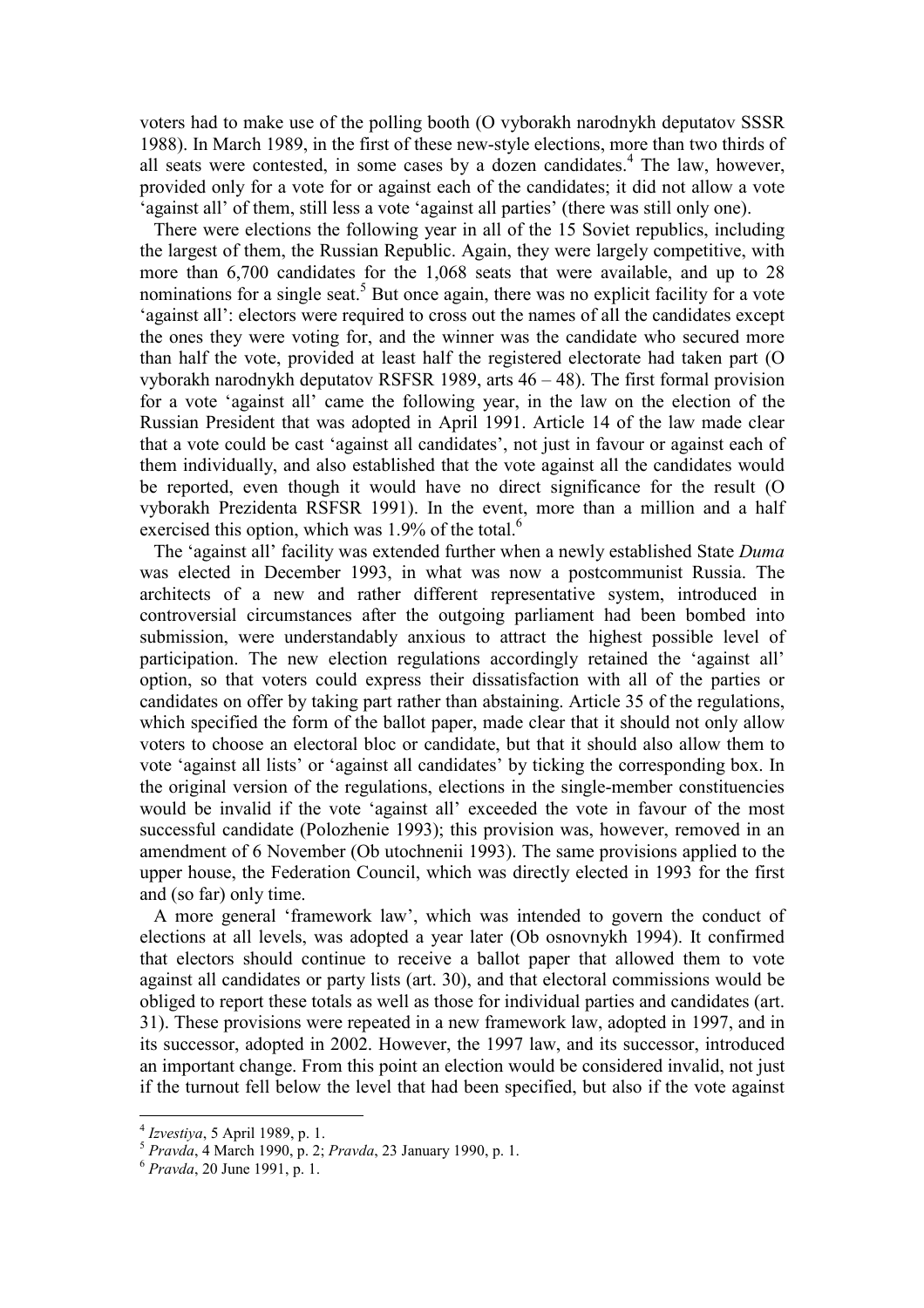all candidates was greater than the vote in favour of the most successful. These new arrangements applied to elections in the single-member constituencies, and to presidential contests (Ob osnovnykh 1997, art.  $58.2$ ).<sup>7</sup> The 2002 law made clear in addition that elections in multi-candidate constituencies—if any were established would be governed by the same procedures, and that successful candidates in a runoff as well as a first-round presidential election would be required to secure more votes than had been cast against both of them (Ob osnovnykh 2002, arts 70.5, 71.2).

More detailed provisions have been made in successive versions of the law on elections to the State *Duma*, adopted before each of the relevant contests. The 1995 law, the first to take the form of a statute, provided as in 1993 that the winning candidate in a single-member constituency would be the one who secured the largest number of votes, regardless of the vote against all (which would nonetheless be reported). In the party-list election, the other seats available would be distributed among all the contenders that secured at least 5% of the vote, provided turnout was at least 25% (O vyborakh deputatov Gosudarstvennoi 1995, arts 61, 62). The next *Duma*  election, however, followed the adoption of the 1997 framework law, which had insisted that winning candidates in individual constituencies would be obliged tob secure more votes than had been cast against all of them. The 1999 election law, accordingly, continued to require that the vote against all candidates and party lists should be collected and reported, but also made clear that the winning candidate in a single-member constituency would be required to secure more votes than had been cast 'against all the candidates', failing which a runoff would be held on the same basis to fill the vacancy (O vyborakh deputatov Gosudarstvennoi 1999, arts 79.2b, 83).

The 2002 and 2005 election laws have followed the same guidelines, but with some variations. In the 2002 law, which governed the elections of December 2003, the winning candidate in a single-member constituency was again required to secure more votes than had been cast against all of them (O vyborakh deputatov Gosudarstvennoi 2002, art. 83.2). In the 2005 law, which was to govern the *Duma* election of December 2007, there was no longer a facility to vote against all the candidates in single-member constituencies as the contest had been converted into one that was exclusively among party lists. It was still possible to vote against all the party lists, however, although it would continue to have no direct implications for the validity of the election as a whole unless—improbably—it secured such a proportion of the vote that all the parties among them were left with less than 60% of the total (O vyborakh deputatov Gosudarstvennoi 2005, arts 73.5, 82.4). There had been suggestions in discussion of the new law that 'against all' might disappear entirely, and it did the following year; in the meantime it was agreed that individual regions should be allowed to eliminate the provision if they wished, but it remained obligatory at the federal level.

Individual laws have also been produced for the periodic elections that take place to the Russian presidency. In the law of 1995 that governed the election of the following year voters could cast a ballot 'against all the candidates' (art. 50), but this had no direct bearing on the result; the winner, as before, was the candidate who secured at least 50% of the vote, provided at least 50% of the electorate had taken part (art. 55). If a runoff election was necessary, however, the successful candidate was required to

<sup>7</sup> These provisions of the 1997 law were challenged by the Federation Council; the Constitutional Court, however, ruled that they were constitutionally proper (Sobranie zakonodatel'stva Rossiiskoi Federatsii 25, 1998, art. 3002, 10 June 1998).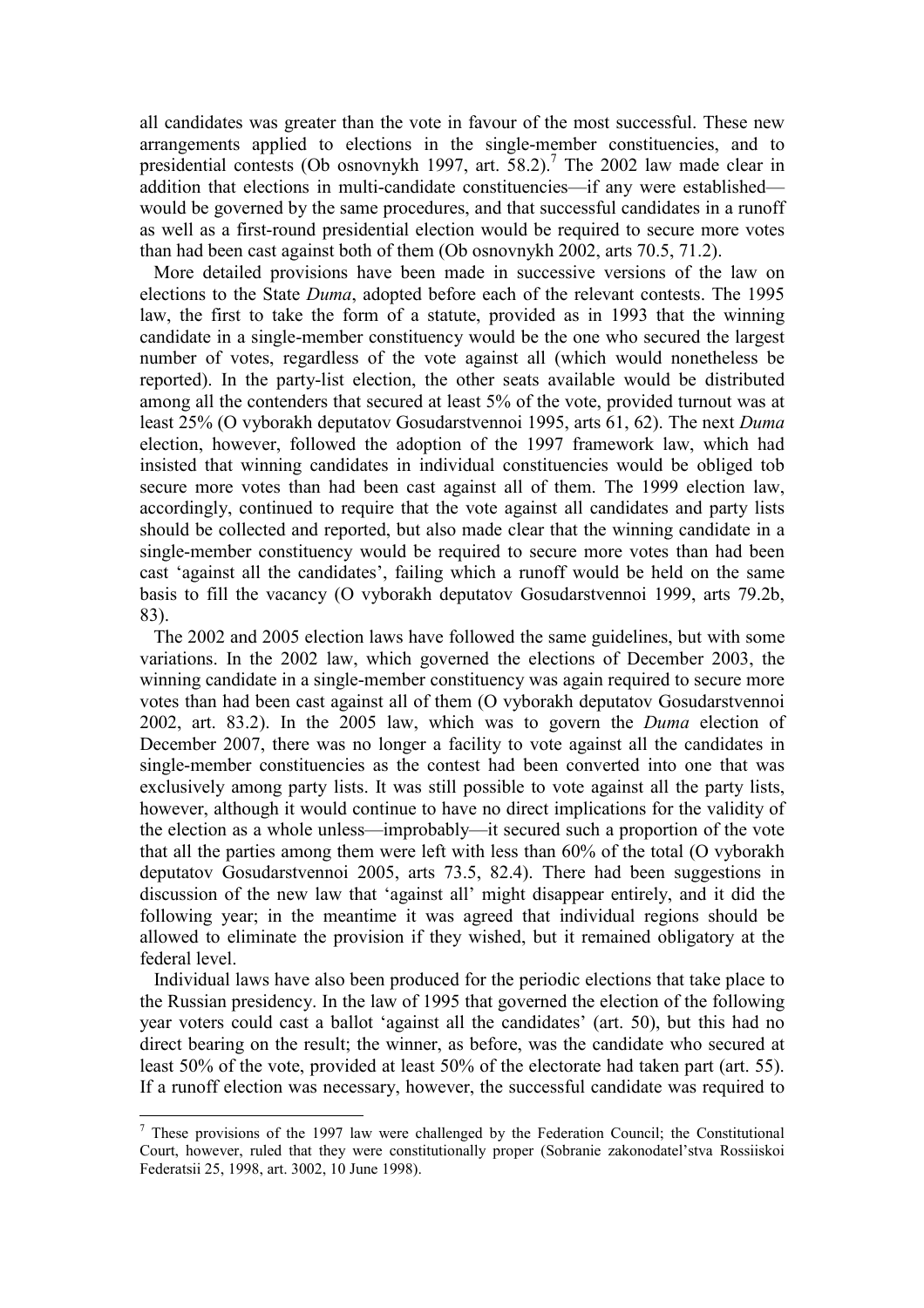secure more votes than had been cast against both candidates (O vyborakh Prezidenta Rossiiskoi 1995, art. 56). The 1999 presidential election law extended the same principle to the first round, reflecting the framework law that had been adopted two years earlier. As before, the successful candidate was the one who had secured at least half the votes cast; this time, however, the election would be considered invalid if more votes had been cast 'against all' than in favour of the candidate that had secured the largest number of votes in either round of the contest (O vyborakh Prezidenta Rossiiskoi 2000, arts 72.3, 73.4). The same principles were followed in the election law that was adopted at the start of 2003, which was to govern the presidential election that would take place the following year (O vyborakh Prezidenta Rossiiskoi 2003, arts 76.4, 77.4). The entire sequence of changes is set out in Table 1.

### *Voting against all and the Russian electorate*

Russians have certainly shown no reluctance to use the facility they have been granted, in various forms, to vote against all candidates and parties. At least three trends are clearly apparent (see Table 2). First of all, the propensity to vote against all has steadily increased at every election since 1995; the election before that took place in unusual circumstances, after the Russian parliament had been unconstitutionally dissolved and its leadership arrested, but even so the vote against all party lists and presidential candidates has never been higher than at the most recent elections, in 2003 and 2004. A second pattern has been apparent at every election since the outset, which is the tendency for the vote 'against all' in the single-member constituencies to be much larger than the vote 'against all' in the parallel party-list contest. A third trend has also been apparent, which is the tendency for the vote against all candidates in presidential elections to be lower than the vote against all single-member constituency candidates or party lists, at least in the first round of voting. At their highest point, in the single-member constituencies in December 2003, nearly 13% voted against all the other candidates, party-sponsored or independent; and this put 'against all' in second place, behind only the Kremlin-sponsored party, United Russia (*Edinaya Rossiya*).

| Election law      | 'Against all lists' facility? | 'Against all candidates' facility? | Affects result?  |
|-------------------|-------------------------------|------------------------------------|------------------|
| 1991 presidential |                               | Yes                                | N <sub>0</sub>   |
| 1993 Duma $a^a$   | Yes                           | Yes                                | N <sub>0</sub>   |
| 1994 framework    | Yes                           | Yes                                | N <sub>0</sub>   |
| 1995 Duma         | Yes                           | Yes                                | N <sub>0</sub>   |
| 1995 presidential |                               | Yes                                | $No^b$           |
| 1997 framework    | Yes                           | Yes                                | Yes              |
| 1999 Duma         | Yes                           | Yes                                | Yes              |
| 1999 presidential |                               | Yes                                | Yes              |
| 2002 framework    | Yes                           | Yes                                | Yes              |
| $2002$ Duma       | Yes                           | Yes                                | Yes              |
| 2003 presidential |                               | Yes <sup>c</sup>                   | Yes <sup>c</sup> |
| 2005 Duma         | No <sup>d</sup>               | $\mathbf{e}$                       | No <sup>d</sup>  |

TABLE 1

VOTING 'AGAINST ALL' AND RUSSIAN ELECTION LEGISLATION

*Notes*: The 1991 presidential law applied to the RSFSR, subsequent laws to the Russian Federation; the 1993 election was governed by a 'regulation' not a formal law. Dates refer to the year of adoption of the relevant legislation.

<sup>a</sup> The same principles applied to the election of the Federation Council.

<sup>b</sup> Successful candidates had to win more votes than those cast against all in runoffs.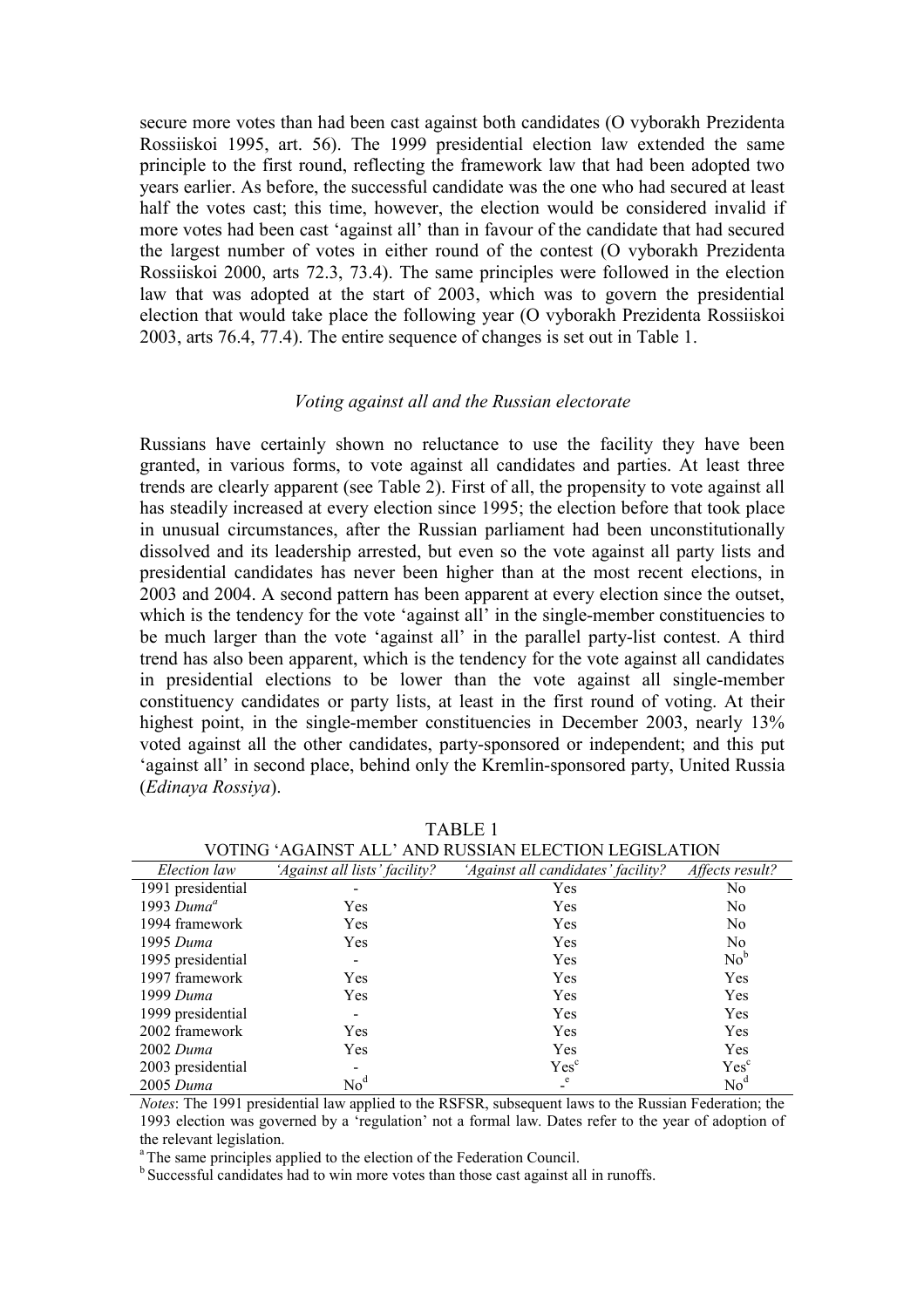$\degree$  This provision applied to the presidential election of 2004, but was removed from the law by amendment in July 2006.

 $\alpha$ <sup>d</sup> Originally included, but removed by amendment in July 2006; it remains the case that all the parties must collectively secure at least 60% of the (valid and invalid) vote, otherwise the result is void. <sup>e</sup> From 2005 onwards there has been no provision for single-member constituencies.

|      |                                                                | TABLE 2                  |                       |  |  |  |
|------|----------------------------------------------------------------|--------------------------|-----------------------|--|--|--|
|      | THE VOTE 'AGAINST ALL', 1991 - 2004 (PERCENTAGE OF VOTES CAST) |                          |                       |  |  |  |
|      | Duma <i>party list</i>                                         | Duma single member seats | Presidential election |  |  |  |
| 1991 |                                                                |                          | 1.9                   |  |  |  |
| 1993 | 3.9                                                            | 14.8                     |                       |  |  |  |
| 1995 | 2.8                                                            | 9.6                      |                       |  |  |  |
| 1996 |                                                                |                          | $1.5$ (I), 4.8 (II)   |  |  |  |
| 1999 | 3.3                                                            | 11.6                     |                       |  |  |  |
| 2000 |                                                                |                          | 1.9                   |  |  |  |
| 2003 | 4.7                                                            | 12.9                     |                       |  |  |  |
| 2004 |                                                                |                          | 3.5                   |  |  |  |

*Sources*: For 1991, *Pravda*, 20 June 1991, p. 1; for 1993, T. F. Remington, Machine readable file obtained from the Central Electoral Commission, 1993, used with permission; for other years, compiled from constituency data in *Vybory deputatov* (1996, 2000, 2004) and *Vybory Prezidenta* (1996, 2000, 2004). The 1996 presidential election figures show the results in the first (I) and second (II) rounds.

A vote of this kind averaged across the entire country meant that 'against all' could sometimes achieve a much larger proportion of the vote in individual constituencies; indeed it was sometimes the largest vote of all. In 1993, there was a bigger vote 'against all' than for the most successful candidate in 29 of the 225 single-member constituencies (Remington 1993). In the 1995 *Duma* election, which was conducted without the same restrictions on party and media activity, 'against all' came first in three constituencies, although again it had no direct consequence for the result and the most successful candidates were duly returned (*Vybory deputatov* 1996, pp. 178, 182). In 1999 'against all' won eight constituencies, but this time it was a result that invalidated the outcome and new elections had to be held to fill the vacancies (*Vybory deputatov* 2000, p. 181). By the following *Duma* election, in December 2003, 'against all' had moved ahead of all but four of the 23 parties in the national party-list contest and it 'won' three of the single-member seats, taking as much as 26% of the vote in one Moscow constituency (*Vybory deputatov* 2004, pp. 192, 194). An enterprising newspaper even published an interview with the 'leader of the not yet established ''Against All Party''', who was 'already preparing for the 2007 elections' with every expectation of a 'great future' (Zaitseva 2003).<sup>8</sup>

New elections to fill the three vacancies took place in March 2004, and in two of them a deputy was finally elected. But in the Volga city of Ul'yanovsk, where 'against all' had led the poll in December 2003, it came first once again and even increased its notional 'majority'.<sup>9</sup> Focus group discussions suggested that this noncompliant behaviour was related more than anything else to social conditions in the

<sup>&</sup>lt;sup>8</sup> There had in fact been public suggestions that 'against all' voters should form an 'oppositional democratic party of a new type' (Gushchin 2003a, p. 3) or at least an 'against all' electoral bloc that could compete at general elections: not to win seats, but to 'struggle against a government that is adopting unjust laws' (Gushchin 2003b, p. 3; similarly *Vremya* MN, 12 August 2003, p. 3). 9 *Moscow Times*, 24 March 2004, pp. 1, 4.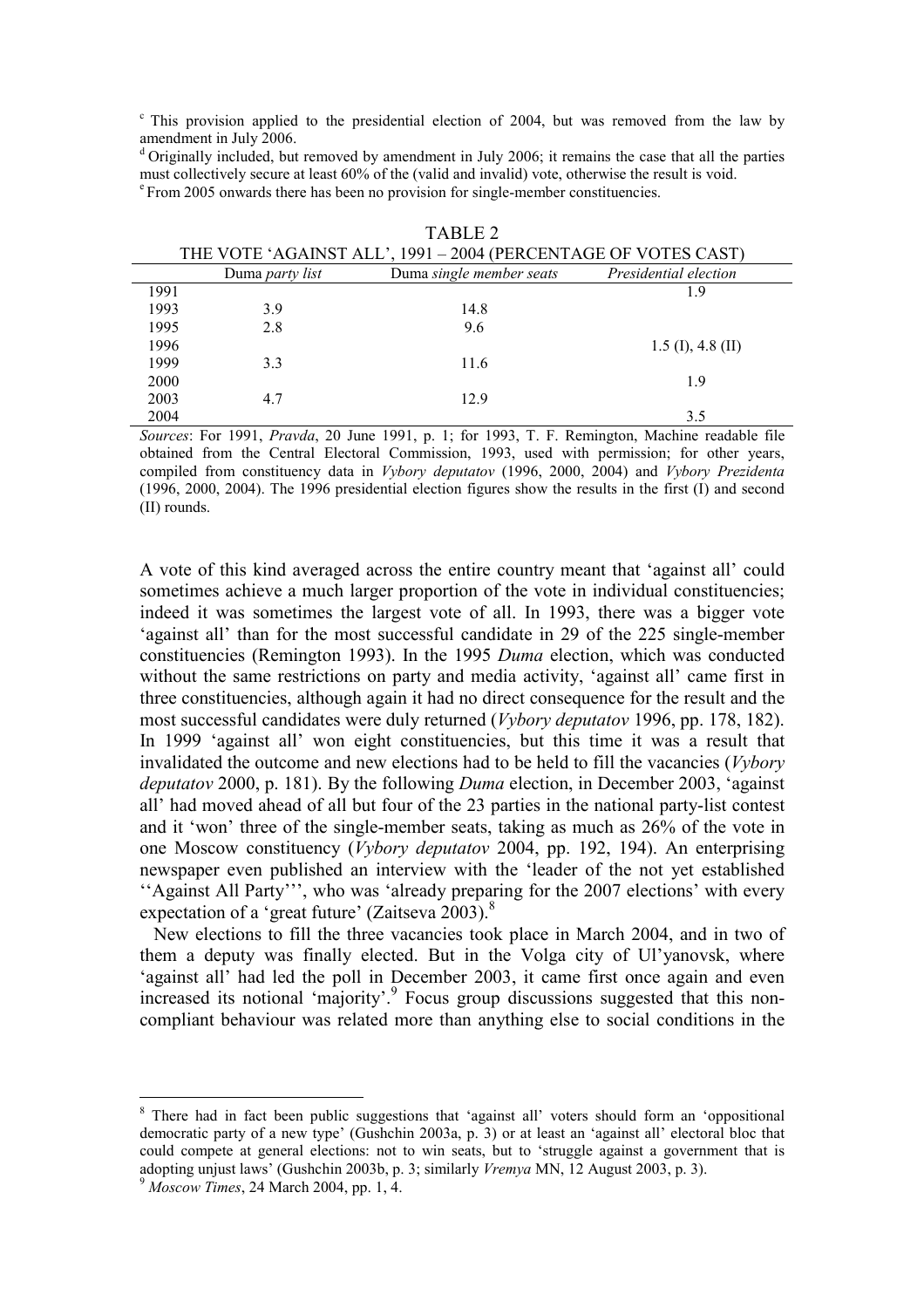area, and to the failings of the city authorities.<sup>10</sup> According to local survey evidence, 41% of respondents confirmed that voting 'against all' was most likely to be inspired by the 'crisis in the economy of the town or region' and the 'unsatisfactory performance of the local authorities', while 32% suggested 'poor living standards'.<sup>11</sup> Voting 'against all' could reach even higher levels, especially when a popular candidate was removed by what appeared to be dishonest means: the vote 'against all' reached 40.2% at an election to a *Duma* vacancy in Yekaterinburg at the end of the 1990s (Il'ichev 2007), and as many as 69.9% rejected all the candidates in a gubernatorial election in Krasnodar *krai* in December 2004.<sup>12</sup>

### *Voting against all: the Russian debate*

As one of the Russian papers remarked in July 2004, 'something like a public debate [was] gradually emerging' about electoral reform, and particularly about the retention of the provision for voting against all.<sup>13</sup> It was a debate that continued up to the adoption of a new version of the electoral law, a year later, and only came to an end after an amendment to the new law in the summer of 2006 that removed the 'against all' provision. This was introduced after the Constitutional Court had ruled in a controversial judgement that there could not only be voting but also campaigning in favour of 'against all', using private funds in a manner that appeared impossible to regulate. The amendment was an unpopular decision, and possibly not a final one, in that it might successfully be argued in the courts that the constitutional right of citizens to express themselves politically had been improperly restricted; and it was still theoretically possible for an election to be invalidated if more than 40% of voters cast an invalid ballot. But a much wider range of issues was raised in the discussion, with pro-Kremlin parties broadly favourable to the amendment and oppositional parties broadly negative, with considerable uncertainty on all sides about the likely implications of such a change.

Those who argued in favour of removing the 'against all' facility included Igor' Bunin, director of a prominent Moscow think tank. For Bunin, the provision was an 'anachronism, a product of the late 1980s'. Back then, he explained, elections were between two candidates, both from the Communist Party, and people had to be given the option of not voting for either one. Today that opinion has become harmful: it dissipates positive voting and turns it into something negative, the negative of a civic position. It prevents society from uniting around any one candidate. It would be better if voters who want to register a protest vote for a candidate, even a populist candidate, the way some do for [the right-wing nationalist Vladimir] Zhirinovsky.<sup>14</sup> If Russians wanted to express their dissatisfaction with the candidates, Bunin suggested, they could do so in the same way that Europeans and Americans did—by staying at home, tearing up their ballots, or crossing out all the names.<sup>15</sup> International observers took a similar view; the OSCE monitoring team, at least, recommended the removal of the

 $10$  Typical complaints were that the streets were dark, there was dirt everywhere, and payments for utilities kept increasing. The discussions took place at the end of March and the beginning of April 2004 (see White 2005, p. 1,141).<br><sup>11</sup> Moskovskie novosti, 26 November 2004, p. 9.

<sup>&</sup>lt;sup>12</sup> *Izvestiya*, 7 December 2004, p. 3.<br><sup>13</sup> *Vremya novostei*, 16 July 2004, p. 4.<br><sup>14</sup> *Vremya novostei*, 16 July 2004, p. 4.<br><sup>15</sup> *Vremya novostei*. 16 July 2004, p. 4.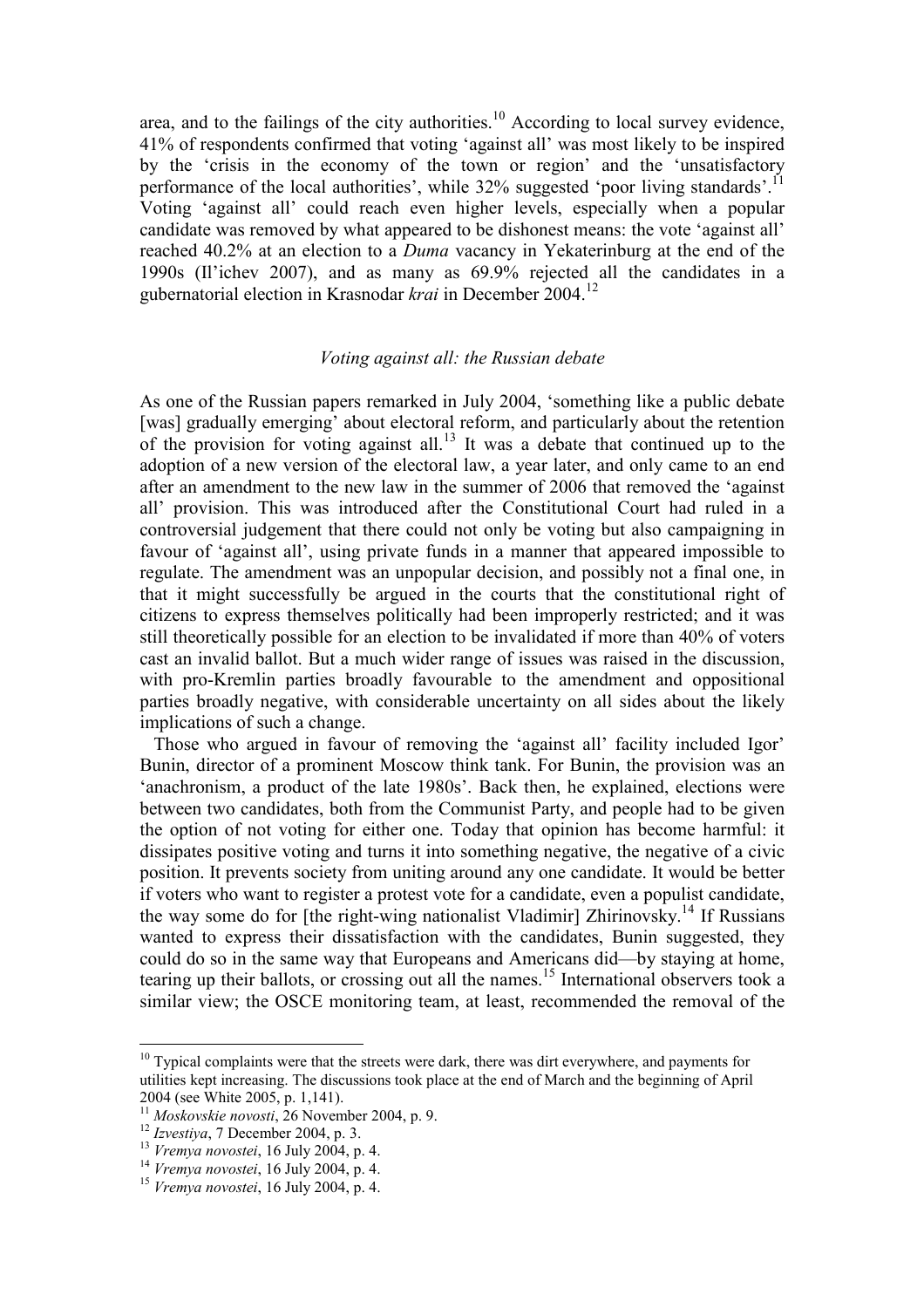'against all' facility in their report after the December 2003 election, on the ground that it appeared 'impossible to take into account the political will of the ''against all'' voters in the proportional race' (OSCE 2004a, p. 27). Their report on the presidential election of 2004 made a similar recommendation (OSCE 2004b, pp.  $11 - 12$ , 27).

Bunin returned to the subject in the summer of 2006, while the *Duma* was considering the Kremlin-sponsored amendment that would remove the 'against all' facility. Repeating his earlier arguments, he suggested that the 'against all' provision was just a 'sign of political immaturity', a hangover from the late Soviet period, when many local party leaders had put themselves forward without competitors, and from elections in which there had only been an opportunity to vote for or against a single approved candidate. It was 'not an accident' that provisions of this kind were mostly to be found in the former Soviet republics, and almost unknown in Western democracies. Nevada (since 1976) and Massachusetts (since 2004) admittedly allowed voters to choose 'none of the above', but these were hardly precedents for an entire country like Russia. In any case an 'against all' facility made most sense in the single-member constituencies, which had been abolished by the new election law; and it would take votes away from parties that might otherwise reach the threshold, which would advantage the big battalions. If electors were dissatisfied, Bunin suggested, it would be 'more honest' of them to stay at home rather than to express their misgivings in this underhand way.<sup>16</sup>

Supporters of the provision were more numerous, and they included members of the Central Electoral Commission itself. 'You need to give [electors] a way of registering their protest', explained Elena Dubrovina, a Commission member: 'Voting for ''none of the above'' is a signal to those in power that something has to change'.17 The chairman of the Commission, Alexander Veshnyakov, argued similarly that voting 'against all' was a way of showing the authorities that the situation in a local area was 'anomalous'. It took place most often when popular candidates were arbitrarily excluded from the contest, or when the campaign had been particularly dirty, or where there had been large-scale use of 'administrative resource' (in other words, the power of office). In this sense it was a 'useful' phenomenon, as it 'identified problems that had to be addressed'.<sup>18</sup> Veshnyakov described the vote against all, in other interviews, as a 'litmus paper': it was generally negligible if the authorities were not abusing their position, but a high level of voting against all—as had taken place in many of the Russian regions in the spring of 2006—was a 'signal to government' that something was wrong.<sup>19</sup>

There were other political figures, not just among the opposition, who were also in favour of retention. Removing 'against all', argued Sergei Mironov, the normally loyal speaker of the upper house and leader of the Party of Life (*Partiya zhizni*), would be a 'major strategic and systemic mistake'. The facility to vote against all was a 'kind of thermometer of the political health of the society'; if it showed the patient's temperature was rising, what sensible doctor would throw it out the window?<sup>20</sup>

Oppositional parties were even more forthright. For the liberal *Yabloko* party, removing 'against all' would be a 'further step towards the liquidation of free elections'; for the Communists, it was a violation of the constitutional rights of

<sup>16</sup> Novye izvestiya, 28 June 2006, p. 2.

<sup>&</sup>lt;sup>17</sup> Izvestiya, 7 October 2004, p. 4.

<sup>18</sup> Izvestiya, 7 October 2004, p. 4.

<sup>&</sup>lt;sup>19</sup> Moskovskie novosti, 16 June 2006, p. 11.

<sup>20</sup> Vedomosti, 29 June 2006, p. A6.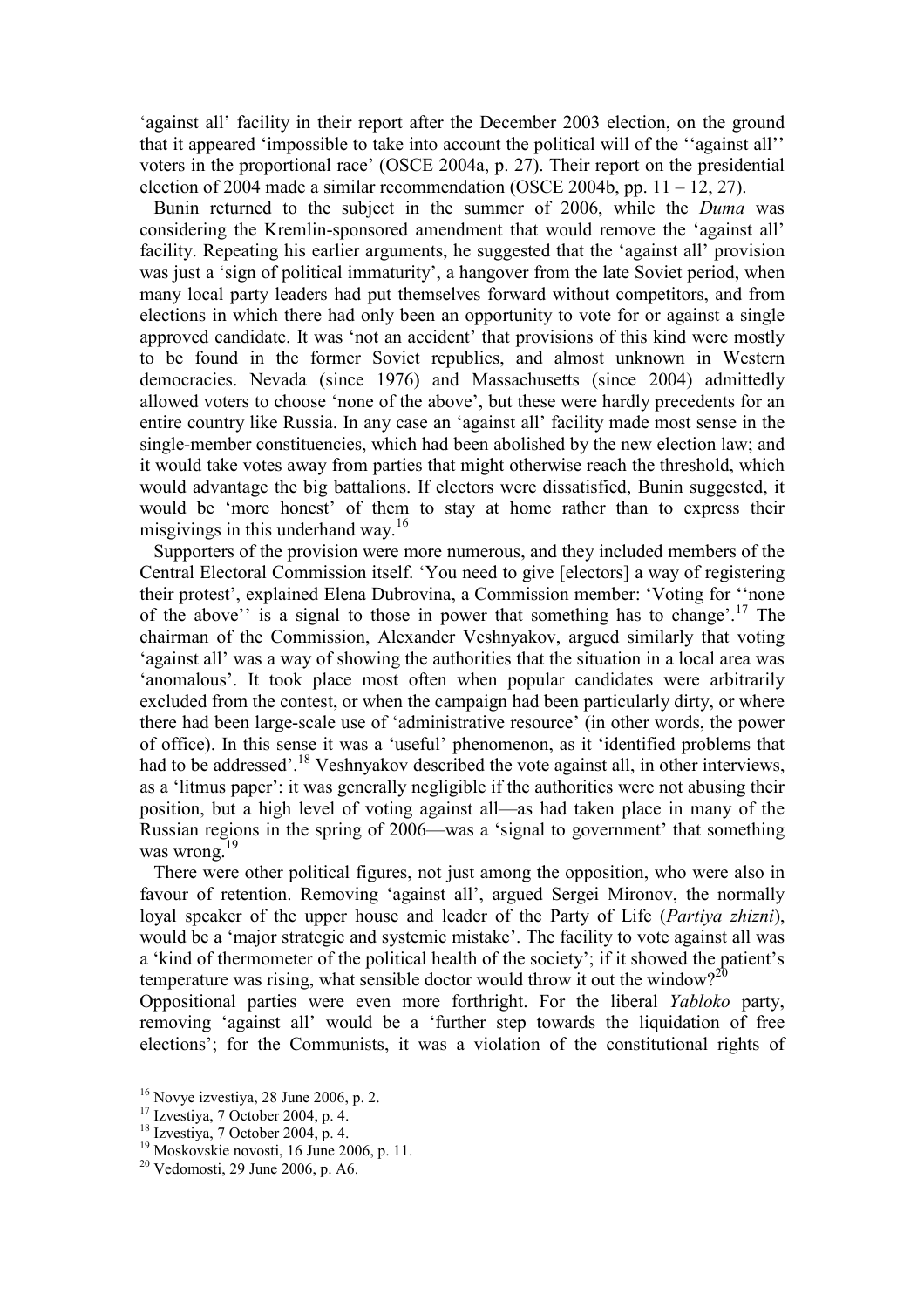citizens and an attack on democracy itself. $2<sup>1</sup>$  One of the most impassioned attacks came from opposition deputy Vladimir Ryzhkov, who saw these developments as part of a larger process by which first of all the other parties were denied access to the ballot, then the candidates were limited to those that had the approval of the authorities, and finally electors were deprived of the ability to vote against them.<sup>22</sup>

Apart from party politics, the removal of 'against all' was likely to have more broadly systemic consequences. If voters were denied this form of expression, it was argued, their political energies might find other, not necessarily peaceful or legal outlets. The extent to which Moscow voters in the city election of December 2005 had spoiled their ballot papers—more than 5% as compared with the normal figure of between 1% and 2%—was an early indication of the forms that civic disaffection might take.<sup>23</sup> An electoral system that denied this form of political self-expression was also a system that would be unable to convey the real state of affairs to the governing authorities, depriving them of the 'feedback loop' that connected them with all aspects of the life of their society.<sup>24</sup> And if levels of turnout were driven down even further, the legitimacy of elected institutions might increasingly be called into question.<sup>25</sup> For some contributors to the discussion, the 'coloured revolutions' in other former Soviet republics were an indication of the kind of development that could take place if governments lost touch with their electorates, and if mass publics were left with no other way in which they could communicate their views.<sup>26</sup>

Russians themselves were fairly evenly divided about whether they approved or disapproved of voting against all, although the survey evidence suggested that there was increasing support for the facility. In a national poll in November 2005, 38% approved of those who exercised this option, 39% disapproved and 23% had no opinion; but this was a higher level of approval than had been recorded in earlier years. Why, interviewers asked, did 'some people' vote against all candidates or parties? For a majority (51%), it was because there was 'no good candidate to vote for', and for nearly a third (31%), it was to 'voice their protest'. Another 19% were concerned that their 'uncompleted ballot [would] be used to rig the election result', 18% were 'not interested in politics', and 17% complained of a 'lack of information about the candidates' (voting 'Against All' 2005). Had they ever voted against all themselves? In October 2004, 14% said they had done so; a year later, 23% reported they had done so; and by the summer of 2006, 31% said they had done so. If nothing else, this was certainly an indication that the option was 'rapidly becom[ing] fashionable' (Kertman 2006).

In the end, as noted above, it was a ruling by the Constitutional Court that was decisive. A Mr Bochkov in the provincial city of Kursk had been fined for distributing an appeal to other citizens to vote 'against all', rather than in favour of the parties and candidates that were on the ballot paper. He had funded the appeal from his own resources, rather than from one of the special accounts that were set up at election time for the use of parties and candidates, and which allowed their spending to be monitored. Bochkov complained that his constitutional rights had been infringed, he was supported by the Commissioner for Human Rights, and the Court found in his

<sup>21</sup> Sankt-Peterburgskie vedomosti, 24 June 2006, p. 4.

 $22$  Izvestiya, 7 June 2006, p. 2.

<sup>23</sup> Ekspert, 5 June 2006, p. 68.

<sup>&</sup>lt;sup>24</sup> Kommersant-vlast', 5 June 2006, p. 34.

<sup>25</sup> Nezavisimaya gazeta, 6 June 2006, p. 4.

 $26$  Kommersant-vlast', 5 June 2006, p. 34.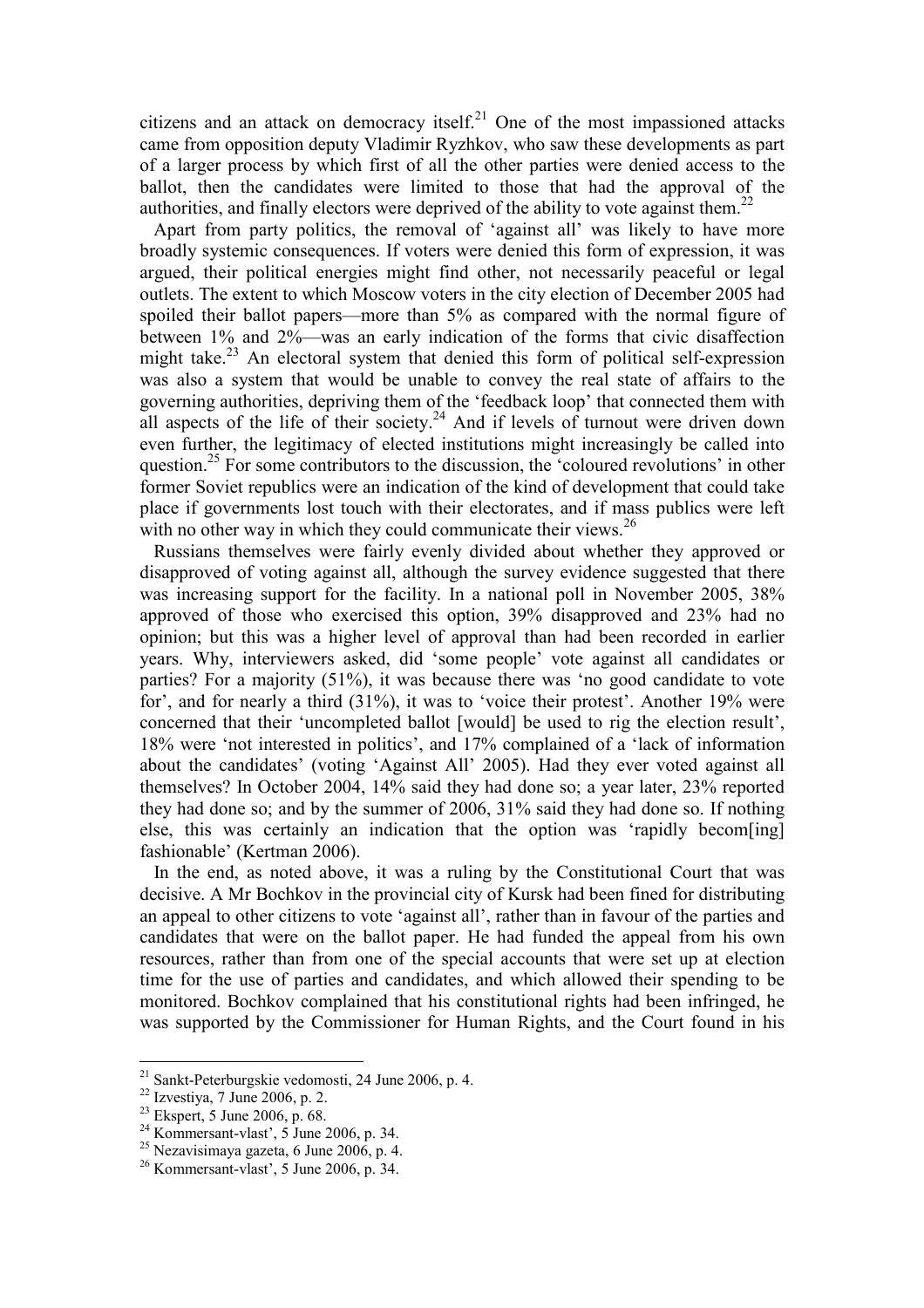favour.<sup>27</sup> But this allowed private and unregulated funds to enter the electoral contest, and raised the possibility that a well-financed campaign might encourage so many to vote against all—for instance in March 2008, when Putin's successor was being chosen—that the result would be invalid. It was almost impossible to conceive of a solution within the existing law; the Constitutional Court might change its position at some point in the future, but meanwhile 'no column [in which to vote against all]—no problem'.<sup>28</sup>

The presidential draft of the new electoral law, presented to the *Duma* in December 2004, had not originally made provision for a vote 'against all'; its main focus was a series of changes that eliminated the single-member constituencies and raised the threshold for party-list representation from 5 to 7%.<sup>29</sup> However, the second reading on 15 April 2005 restored the 'against all' provision, but at the federal level only; at lower levels, the regions would be free to decide for themselves. The third and final reading, on 22 April 2005, retained this formulation, and it was signed by the president in this form on 18 May.<sup>30</sup> Reflecting after the law had been adopted, Veshnyakov accepted that 'against all' allowed voters to avoid the burden of choice, but insisted that it was still a useful provision as it drew the attention of government and of the wider society to regions in which there were 'anomalies': where there had been abuses of power, where there were no worthwhile candidates, and where there was a lack of meaningful choice. It was, again, a 'sort of litmus paper, an indicator of the lack of wellbeing in one region or another of the Russian Federation'. As for the regions themselves, 'let them experiment'.<sup>31</sup>

The Constitutional Court's decision however, led to a further reconsideration of the legislation, and a year later an amendment to the law removed 'against all' from elections at all levels. It was an opportunity to rehearse now-familiar arguments. Boris Gryzlov, speaker of the *Duma* and a Kremlin loyalist, claimed that removing the provision would 'raise voters' electoral responsibility'.<sup>32</sup> The committee on constitutional legislation, which was responsible for the detailed evaluation of proposals of this kind, argued for its part that voting 'against all' was more or less unknown in other countries; $33$  and United Russia spokesmen insisted that the change was simply bringing Russian legislation into line with 'European democratic norms<sup>3,4</sup> A first reading was approved by a large majority on 9 June, a second on 28 June, and a third and final reading on 30 June; it was approved by the upper house and signed by the president on 12 July 2006.<sup>35</sup> The law, accordingly, had changed once again. Even so, it was not yet certain that it would be a final change, as individual citizens might wish to appeal to the Constitutional Court on the grounds that they were being denied their right of political self-expression.<sup>36</sup> And public opinion was certainly in favour of a return to earlier practices. An April 2007 survey for the Levada Centre found that 65% supported the restoration of the 'against all' option and

<sup>&</sup>lt;sup>27</sup> Nezavisimaya gazeta, 15 November 2005, pp. 1 – 2; the decision is reported in Postanovlenie (2005).<br><sup>28</sup> Moskovskie novosti, 16 June 2006, p. 11.<br><sup>29</sup> Novye izvestiya, 9 December 2004, p. 1.<br><sup>30</sup> Rossiiskaya gazeta,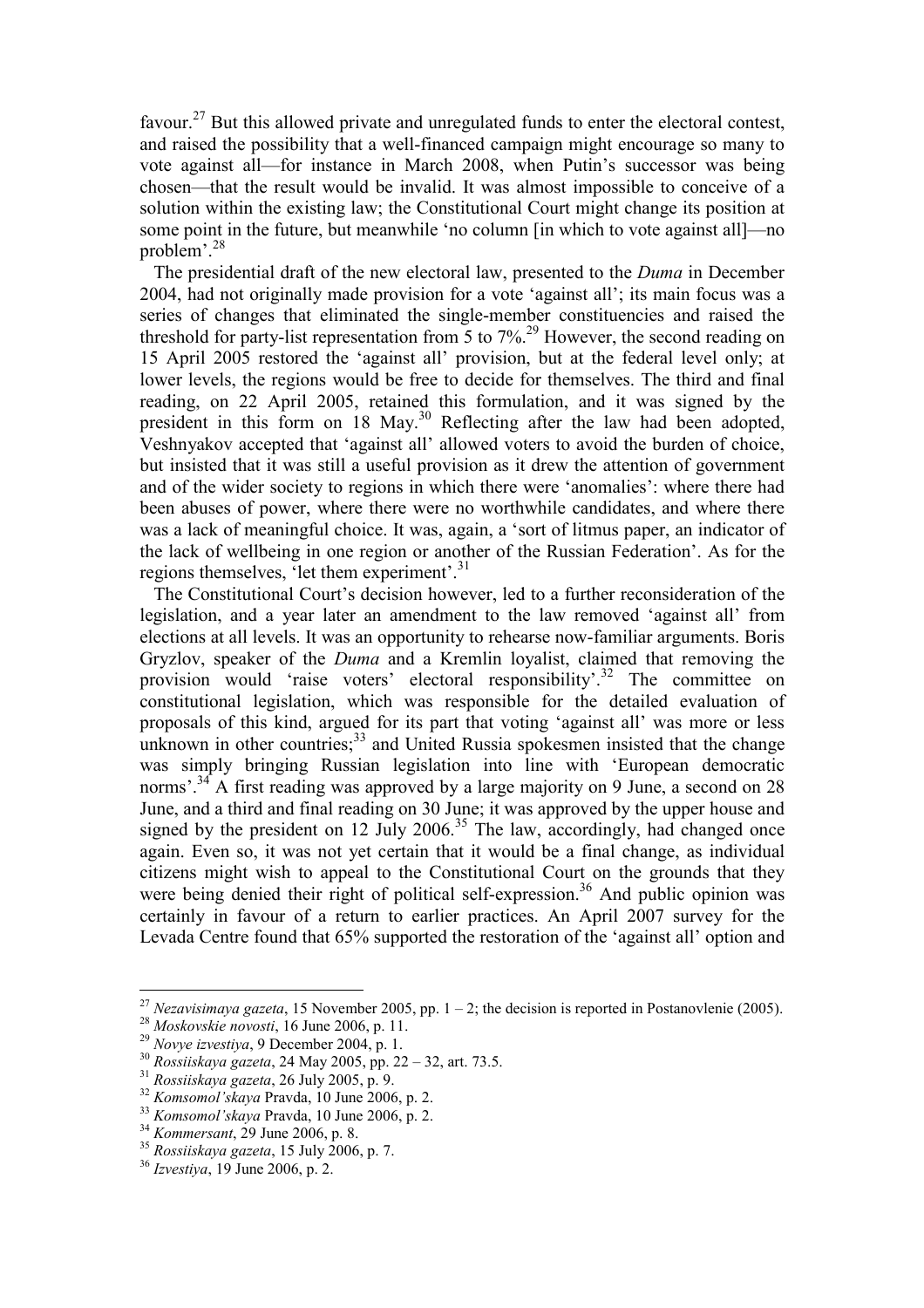just 25% were against it, with the remainder undecided (Levada Centre 2007); VTsIOM reported almost identical figures (Il'ichev 2007).

Nor was it entirely clear what the effects of the change would be. There were firm predictions, for instance, that turnout would fall, perhaps by  $5 - 7\%$ <sup>37</sup>. This might have had implications for the Duma election, which required a minimum turnout of 25%, and certainly for the next presidential election, for which a 50% turnout would have been necessary; but further legislation in December 2006 removed the minimum turnout requirement at all levels.<sup>38</sup> This left the question of the destination of the vote that would otherwise have been cast 'against all'. Perhaps a third of those who had voted against all were expected not to vote at all. The pro-Kremlin 'party of power', United Russia, thought they would be the main beneficiaries of those who would otherwise have voted 'against all' but who would now vote for one of the parties; others thought it was more likely that what was in effect a protest vote would gravitate towards the opposition.<sup>39</sup> But others still predicted that half of those who had voted against all would not take part in a future election, and that United Russia and rightwing nationalists would both make modest gains among those who did.<sup>40</sup> There was yet another, more cynical view, which was that as the results would inevitably be falsified, the removal of 'against all' would have very little significance either way: the authorities would simply continue to 'allocate the vote the way they want'.<sup>41</sup>

# *Voters, nonvoters and against all voters*

The limited literature on voting 'against all' has so far concentrated almost entirely on regional differences, using aggregate rather than individual-level data. Perhaps the most widely shared conclusion is that the level of voting 'against all' varies considerably and consistently by the different levels of the federation, and that several factors are particularly important: constitutional status (there is less 'against all' voting in the republics, which have greater rights than ordinary regions and which accordingly give local elites a greater opportunity to minimise anti-regime behaviour); the share of the indigenous population that is Russian (there is generally less voting 'against all' in regions that have larger proportions of non-Russians); and the nature of the settlement (there is generally more 'against all' voting in urban than in rural areas). These factors, in turn, are often related to each other: republics, for instance, tend to have larger non-Russian populations, and non-Russians are also more likely to live outside the major conurbations (Akhremenko 2001; Akhremenko & Meleshkina 2002; Lyubarev 2003; Hutcheson 2004).

Individual-level evidence has helped to refine some of these associations and identify other vote determinants, but it also yielded rather contradictory conclusions. In the first-ever *Duma* elections, in December 1993, it was older age and lower social status that made a difference. Ten years later, on the evidence of an exit poll in singlemember districts, the picture was rather different: this time it was younger voters, and the better educated, and students rather than pensioners who were more likely to be 'against all' (Mickiewicz 2006, pp.  $19 - 21$ ). The Public Opinion Foundation, in a

<sup>&</sup>lt;sup>37</sup> Vedomosti, 13 June 2006, p. 2.<br><sup>38</sup> Rossiiskaya gazeta, 7 December 2006, p. 6.<br><sup>39</sup> Komsomol'skaya Pravda, 10 June 2006, p. 2.<br><sup>40</sup> Izvestiya, 29 June 2006, p. 1; similarly Il'ichev (2007).<br><sup>41</sup> Kommersant-vlast', 5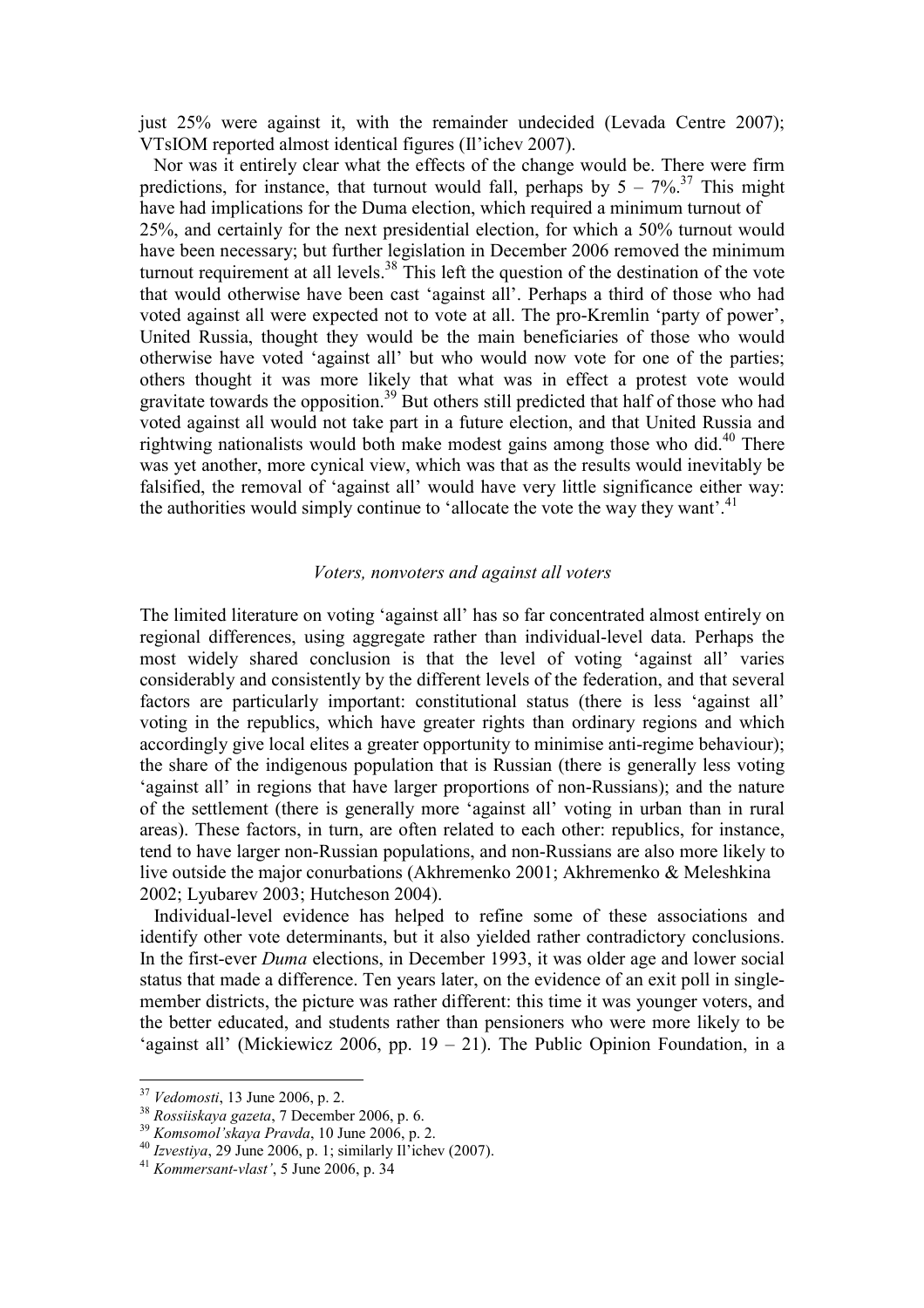2005 survey, found a slightly greater propensity for males to vote 'against all' than females (24% compared with 21%); but this time, it was the middle-aged (26%) who were the most likely at some point to have voted against all, as compared with younger (22%) or older respondents (17%). Income made no difference; but once again, those with a higher education (34%) were much more likely to have voted against all than those with no more than a primary education (16%). Those who lived in the biggest cities (33%) were also more likely to have voted against all than those who lived in the countryside (18%) (voting 'Against All' 2005).

We set out our own evidence of the socioeconomic characteristics of the various groups of voters in Table 3, based on post-election surveys in 2004 and 2005 respectively.<sup>42</sup> Voters, on this evidence, are older than nonvoters, better educated and disproportionately female—all of which is in line with the comparative literature (for instance Franklin 2004; Wattenberg 2006). Our primary focus is however on the comparisons between voters in general and 'against all' voters in particular, and then secondarily between 'against all' voters in the single-member constituencies and their counterparts in the party-list election to the other half of the *Duma*. 'Against all' voters, it emerges, are consistently different from other voters on three criteria across both surveys: age, place of residence and labour force participation. 'Against all' voters, on average, are in their early forties, about five years younger than the average for other voters.

|                            | Against all |       |        |                            |                  |         |
|----------------------------|-------------|-------|--------|----------------------------|------------------|---------|
|                            | All         | (SMD) | (List) | <i>Voters</i>              | <i>Nonvoters</i> | (Total) |
|                            |             |       |        | 2003 Duma election         |                  |         |
| Gender (% male)            | 48          | (47)  | (43)   | 43                         | 51               | (46)    |
| Age (mean years)           | $43**$      | (43)  | (41)   | 47                         | 38               | (45)    |
| Urban $(\%)$               | $82**$      | (82)  | (89)   | 73                         | 78               | (75)    |
| Ethnic Russian             | 88          | (88)  | (92)   | 89                         | 90               | (89)    |
| Married $(\% )$            | 60          | (61)  | (55)   | 60                         | 57               | (59)    |
| Tertiary education         | 20          | (20)  | (19)   | 17                         | 8                | (15)    |
| Labour force participation | $52*$       | (48)  | (59)   | 44                         | 53               | (47)    |
| (N)                        | (264)       | (234) | (88)   | (1,000)                    | (348)            | (1,612) |
|                            |             |       |        | 2004 presidential election |                  |         |
| Gender (% male)            | 52          |       |        | 44                         | 55               | 46      |
| Age (mean years)           | $41**$      |       |        | 46                         | 37               | 45      |
| Urban $(\% )$              | $85**$      |       |        | 73                         | 79               | 75      |
| Ethnic Russian (%)         | 87          |       |        | 89                         | 90               | 89      |
| Married $(\% )$            | 60          |       |        | 62                         | 46               | 60      |

TABLE 3 SOCIOECONOMIC CHARACTERISTICS OF GROUPS OF VOTERS, 2003 – 2004

<sup>&</sup>lt;sup>42</sup> Our surveys were conducted by Russian Research in association with the project on 'Inclusion without Membership? Bringing Russia, Ukraine and Belarus closer to "Europe"', which is funded by the UK Economic and Social Research Council to Stephen White, Margot Light and Roy Allison under grant RES-000-23-0146. Fieldwork took place between 21 December 2003 and 16 January 2004 and again between 23 March and 20 April 2005. The number of respondents in each case was 2,000, selected according to the agency's normal sampling procedures; it was representative of the population aged 18 and over, using a multistage proportional method with a random route method of selecting households. Interviews were conducted face to face in respondents' homes. The sample was then weighted in accordance with sex, age and education in each region. In both cases there were 97 sampling points, and 150 interviewers were employed; the agency's standard procedures were employed to check the completion of questionnaires and the logical consistency of the data. The entire dataset may be consulted at the UK Data Archive, where it has been deposited (FN 5671).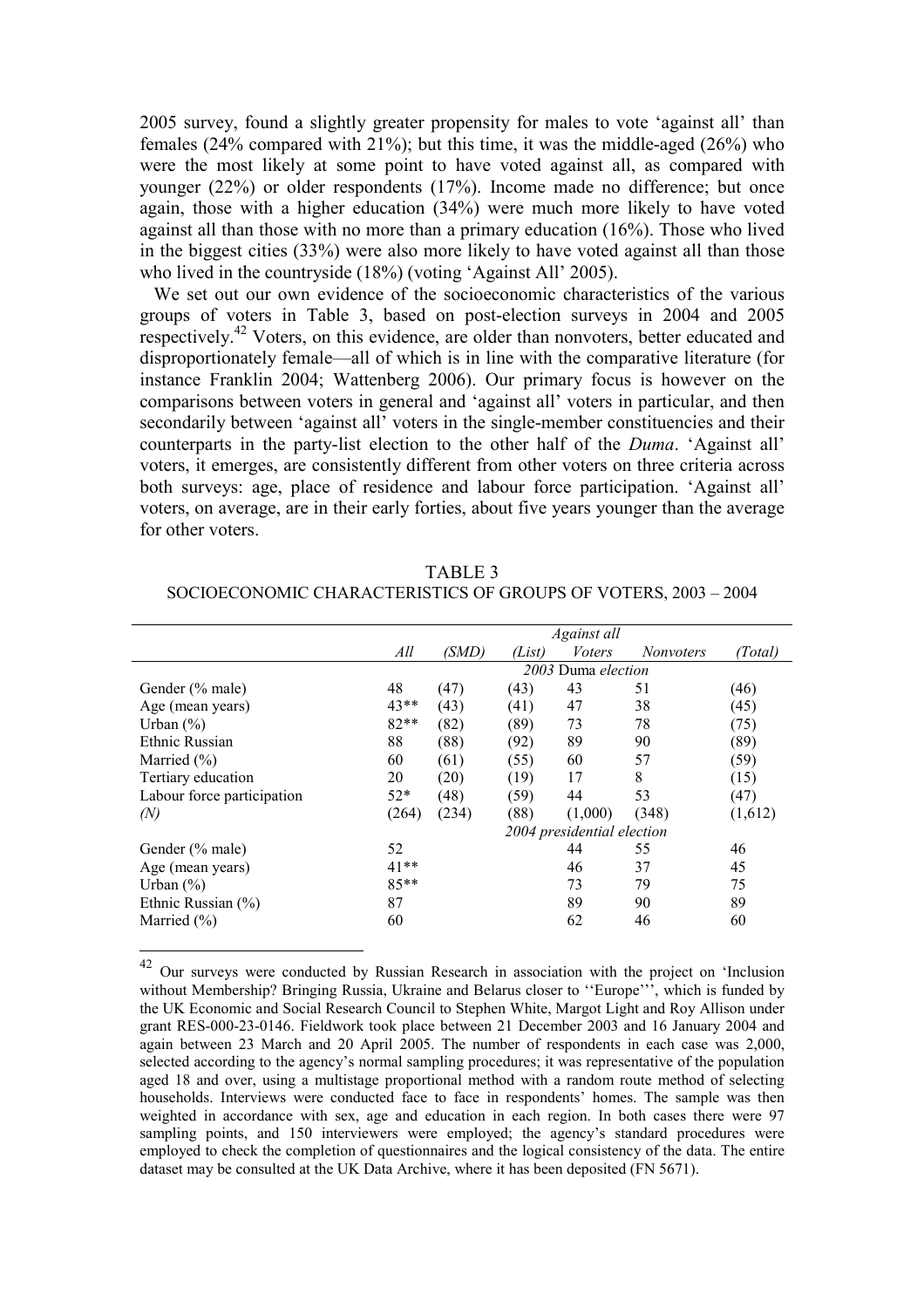| Tertiary education $(\% )$        | つつ** |         |       |       |
|-----------------------------------|------|---------|-------|-------|
| Labour force participation $(\%)$ | 50** |         |       | 48    |
| (N)                               | '98  | (1.552) | (289) | 1,939 |

*Note*: \*\*Against all voters statistically different from other voters at p<0.01, \*p<0.05, both two-tailed. *Sources:* Authors' 2004 and 2005 surveys (see fn 42 for further details).

They are also more likely to live in urban areas and to be labour force participants: 59% of 'against all' voters in the presidential election, for instance, were labour force participants, compared with 48% of other voters; and they were also more likely to be urban residents, and to have a higher education—taken together, the characteristics of middle class protest rather than of marginality and alienation.

The 2003 *Duma* election offered voters two opportunities to vote 'against all': in the single-member constituencies, where 12.9% did so, and in the national party-list contest, where 4.7% did so. Voters and nonvoters were consistent in both parts of the ballot: Table 4 shows that of the total sample, 21% reported abstaining in both the single-member constituency and party-list ballots, and 61% reported voting in both.

Another 4% voted 'against all' in both ballots; more interestingly, 8% of those who voted 'against all' in the single-member constituencies cast a valid vote in the partylist ballot, but hardly any the other way round. The reason is likely to be that individual characteristics are of more concern to voters in the single-member constituencies, where the candidates may be known personally or at least by reputation and where the outcome can evidently be affected by a substantial vote against all of them; whereas a national party list is a more generalised option in which the outcome is most unlikely to be affected by a rejection of all the parties on the ballot. We found some confirmation of these hypotheses within our surveys: those who said they had voted 'against all' in the 2004 presidential election, for instance, were substantially more likely to report that single-member constituency elections were a more effective means of exercising political influence than the parallel partylist contest.

# *Explaining 'against all' voting*

Studies of electoral participation have generally suggested that the individual decision to take part is a balance among three sets of factors.<sup>43</sup> First, there are the resources required to engage in the election—such as the cognitive resources that come from

|                 |                 | List vote   |             |  |  |  |
|-----------------|-----------------|-------------|-------------|--|--|--|
|                 | <i>Nonvoter</i> | Against all | Other voter |  |  |  |
| <i>SMC</i> vote |                 |             |             |  |  |  |
| Nonvoter        | ∠               |             |             |  |  |  |
| Against all     |                 |             |             |  |  |  |
| Other voter     |                 |             | 0 I         |  |  |  |

# TABLE 4 AGAINST ALL IN SMC AND LIST VOTING, 2003 (%)

*Source*: 2004 survey; n=1,634 respondents.

education, and the socioeconomic resources that come from income and wealth, all of which provide the political skills with which to make an informed choice. Second,

<sup>&</sup>lt;sup>43</sup> We have chosen in what follows to focus on the 2003 Duma rather than the 2004 presidential contest, in which just 3.5% voted against all; this also enhances the comparability of our findings across parliamentary elections cross-nationally.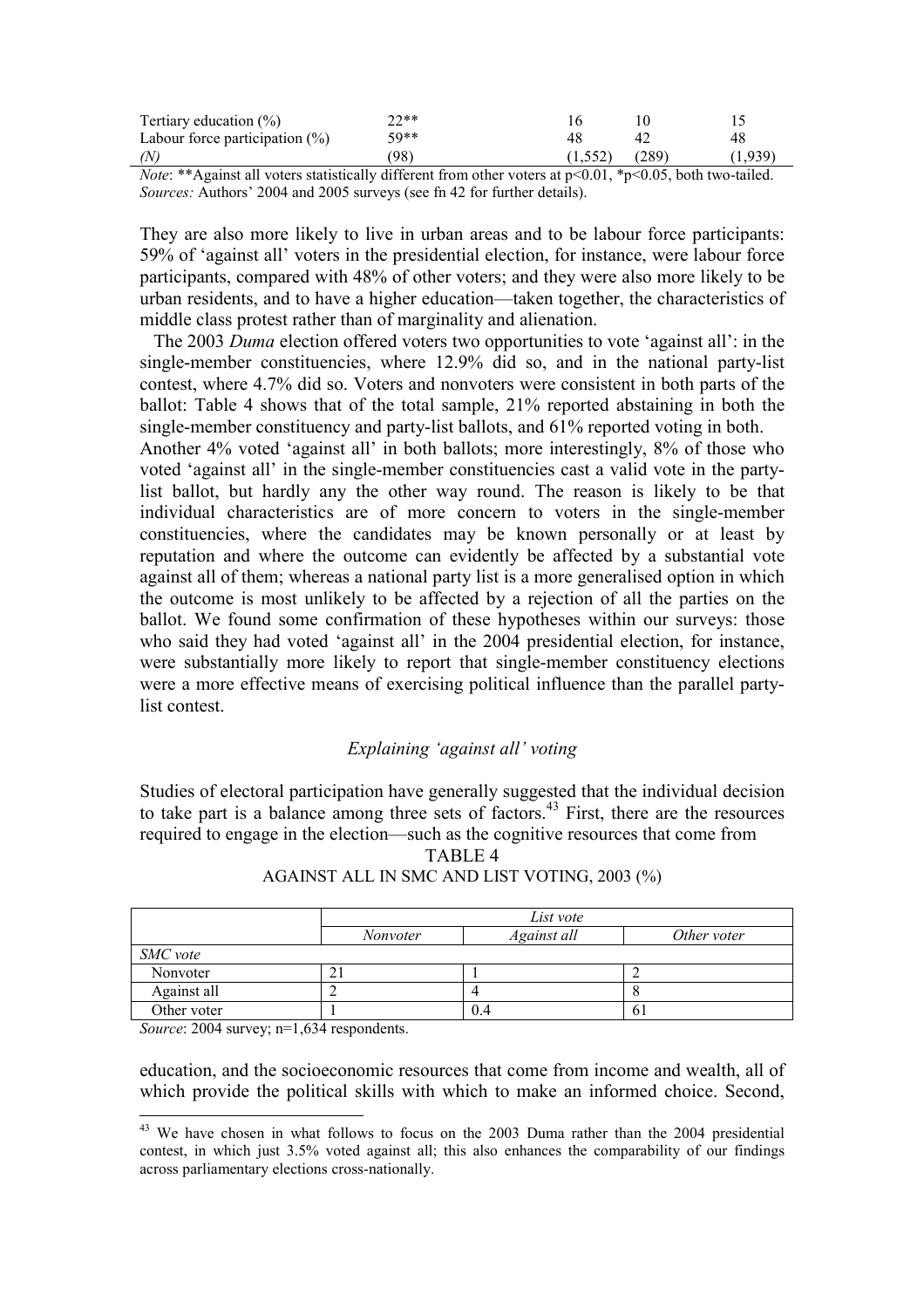there is the perceived relevance of the vote to the outcome of the election, which is a function of the political choices on offer and the degree of political competition (Blais 2001; Wattenberg 2002). And third, there are generational effects that have been shown to be important, with a steady decline in political interest and participation among the young (Wattenberg 2006). Since we are primarily interested in 'against all', which is a form of voting, rather than voting as such, we hypothesise that resources will be a less important determinant than either generation or electoral choices.

These hypotheses are tested in Table 5 in the form of a multinomial logistic regression model which reports the results of three sets of contrasts between against all voters, other voters and nonvoters, respectively. In each case, the model uses a range of variables to predict voting 'against all', but uses a different comparator. In the first set of results, the comparator is nonvoters; in the second, it is other voters; and in the

### TABLE 5

| nonvoters |         | other voters       |         | Voters versus<br>Nonvoters |         |
|-----------|---------|--------------------|---------|----------------------------|---------|
|           |         |                    |         |                            |         |
|           |         |                    |         |                            |         |
| $-0.032$  | (0.191) | 0.187              | (0.160) | $-0.219$                   | (0.152) |
| $0.033**$ | (0.007) | $-0.015**$         | (0.006) | $0.048**$                  | (0.006) |
| 0.060     | (0.242) | $0.404*$           | (0.201) | $-0.344*$                  | (0.185) |
| 0.069     | (0.302) | $-0.082$           | (0.250) | 0.151                      | (0.244) |
| $1.014**$ | (0.299) | $-0.049$           | (0.205) | $1.063**$                  | (0.261) |
| 0.045     | (0.197) | $-0.035$           | (0.164) | 0.080                      | (0.158) |
| 0.049     | (0.198) | 0.119              | (0.168) | $-0.070$                   | (0.157) |
|           |         |                    |         |                            |         |
| $0.179*$  | (0.072) | $-0.025$           | (0.060) | $0.204**$                  | (0.058) |
|           |         |                    |         |                            |         |
| $-0.027$  | (0.120) | $0.363**$          | (0.100) | $-0.380**$                 | (0.096) |
|           |         |                    |         |                            |         |
| 0.070     | (0.114) | 0.131              | (0.095) | $-0.061$                   | (0.093) |
|           |         |                    |         |                            |         |
| $-0.086*$ | (0.038) | $-0.034$           | (0.032) | $-0.052$                   | (0.030) |
|           |         |                    |         |                            |         |
| $-2.147$  |         | $-1.497$           |         | $-.650$                    |         |
|           |         | 0.15               |         |                            |         |
|           |         | (1,284)            |         |                            |         |
|           |         | Against all versus |         | Against all versus         |         |

### RESOURCE AND BELIEF EXPLANATIONS FOR 'AGAINST ALL' VOTING, 2003 (MULTINOMIAL LOGISTIC REGRESSION ESTIMATES)

*Notes*: \*\*Statistically significant at p<0.01, \*p<0.05, both two-tailed.

Multinomial logistic regression analyses showing parameter estimates and (in parentheses) standard errors predicting three sets of contrasts between against all, other voters and nonvoters.

entrepreneur or state ownership is the best means of managing an enterprise'. *Source*: 2004 survey.

Question wordings were 'To what extent are you satisfied with how things are going at the moment in Russia?'; 'How close do you think the idea of the rule of law is to the Russian government?'; 'Compared with Soviet times, would you say the level of bribery and corruption has [somewhat or greatly] increased?'; 'With which of these views are you inclined to agree? An enterprise is always better managed by a private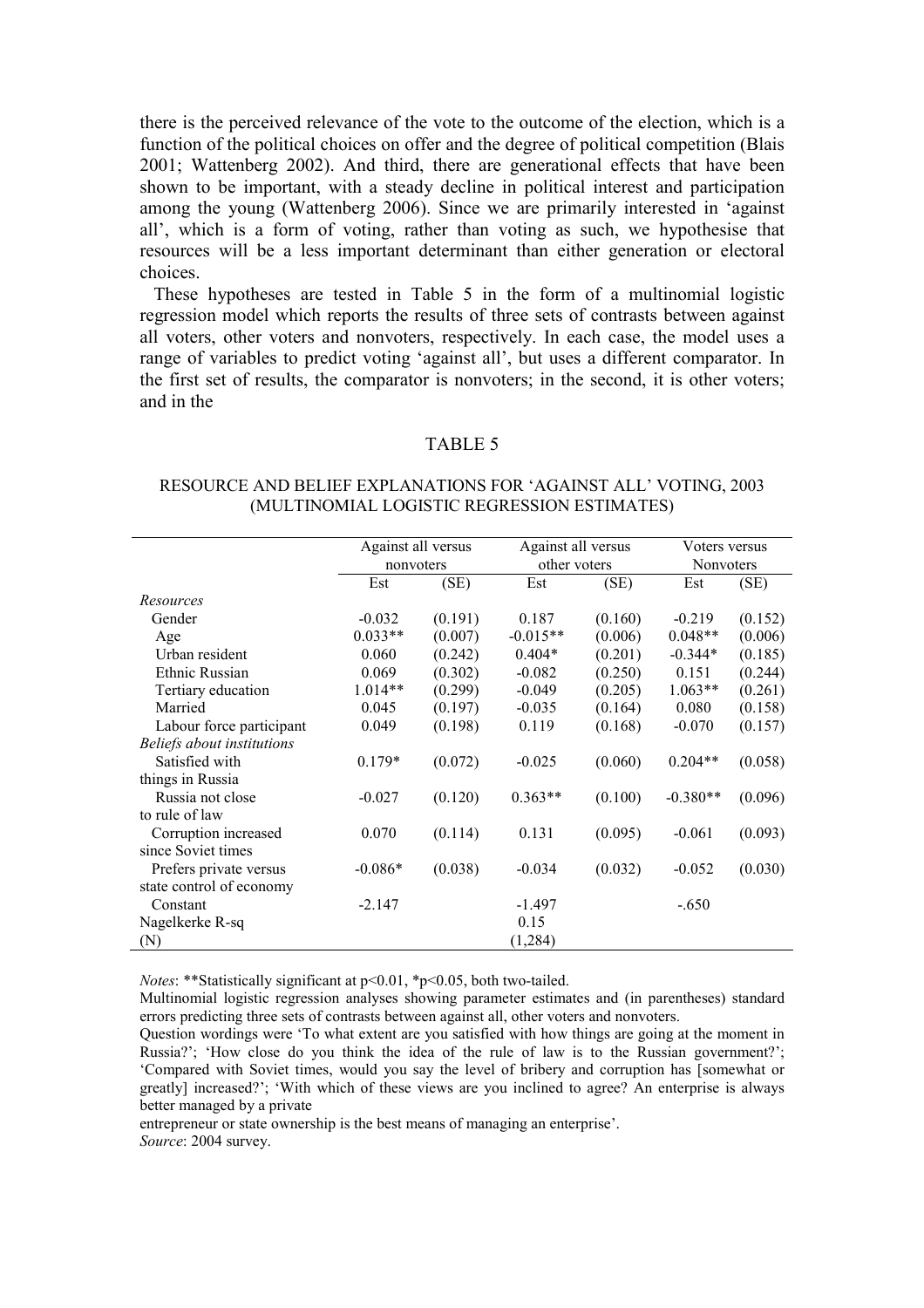third, voters in general are compared with nonvoters. Since our hypothesis is that 'against all' voters are essentially protest voters, rather than voters who are alienated from the political system as a whole, the more important comparison occurs in the second set of results. The independent variables are divided into two groups: the individual resources that underpin the act of participation, and the beliefs that voters hold about political institutions. Based on the discussion above, we would expect the resources the individual possesses to be the most important single factor in distinguishing 'against all' voters from nonvoters, and beliefs about political institutions to be the main predictor in distinguishing them from those who vote for the candidates and parties that appear on the ballot.

The results that are presented in Table 5 largely support these predictions. In the first set of results, contrasting 'against all' voters with nonvoters, the predominant effects are indeed associated with the resources that attach to individuals. Thus, 'against all' voters are older than nonvoters, and much more likely to have a university education. These are results that are consistent with most of the recent literature dealing with turnout, and underpin the importance of cognitive skills and experience in taking the decision to vote but doing so in a manner that repudiates all the parties on the ballot. There are more modest effects for beliefs about institutions, although 'against all' voters are somewhat more likely than nonvoters to be satisfied with the current state of affairs in Russia, and to support state rather than private control of the economy. In general, however, resources are more important than beliefs in identifying 'against all' voters and distinguishing them from nonvoters.

In the second set of results, which distinguishes 'against all' from other voters, there are more substantial effects for beliefs about the political system than resources, which is as we had hypothesised. Here, 'against all' voters are much more likely than other voters to believe that Russia is still some distance from the rule of law. Compared with others, the motivation for 'against all' voting is clearly a protest against what is regarded as the absence of an effective legal framework, rather than an objection to the political institutions that presently exist. The final set of results contrasts voters with nonvoters. The major factor here—indeed, more important than the other variables combined—is age, a finding that is consistent with the literature on turnout we have already cited. Tertiary education is second in importance, followed by attitudes— specifically, those who are more satisfied with conditions in Russia and more inclined to believe it is close to the rule of law are also more likely to vote.

# *Democracy, parties and 'against all'*

The evidence we have so far considered shows that 'against all' voting in Russia is related to resources, and that there is also a strong link to a general sense of disenchantment with the current state of Russian politics. However, the disenchantment of 'against all' voters is not with the principle of competitive elections and the political system in general. This is apparent from the responses to a series of further questions about the direction in which the country is moving, and preferred types of political system. Table 6 shows that 'against all' and other voters were identical in their belief that Russia was moving towards democracy—27% in each case. Nonvoters were less sure, with 22% in agreement. 'Against all' voters, moreover, were significantly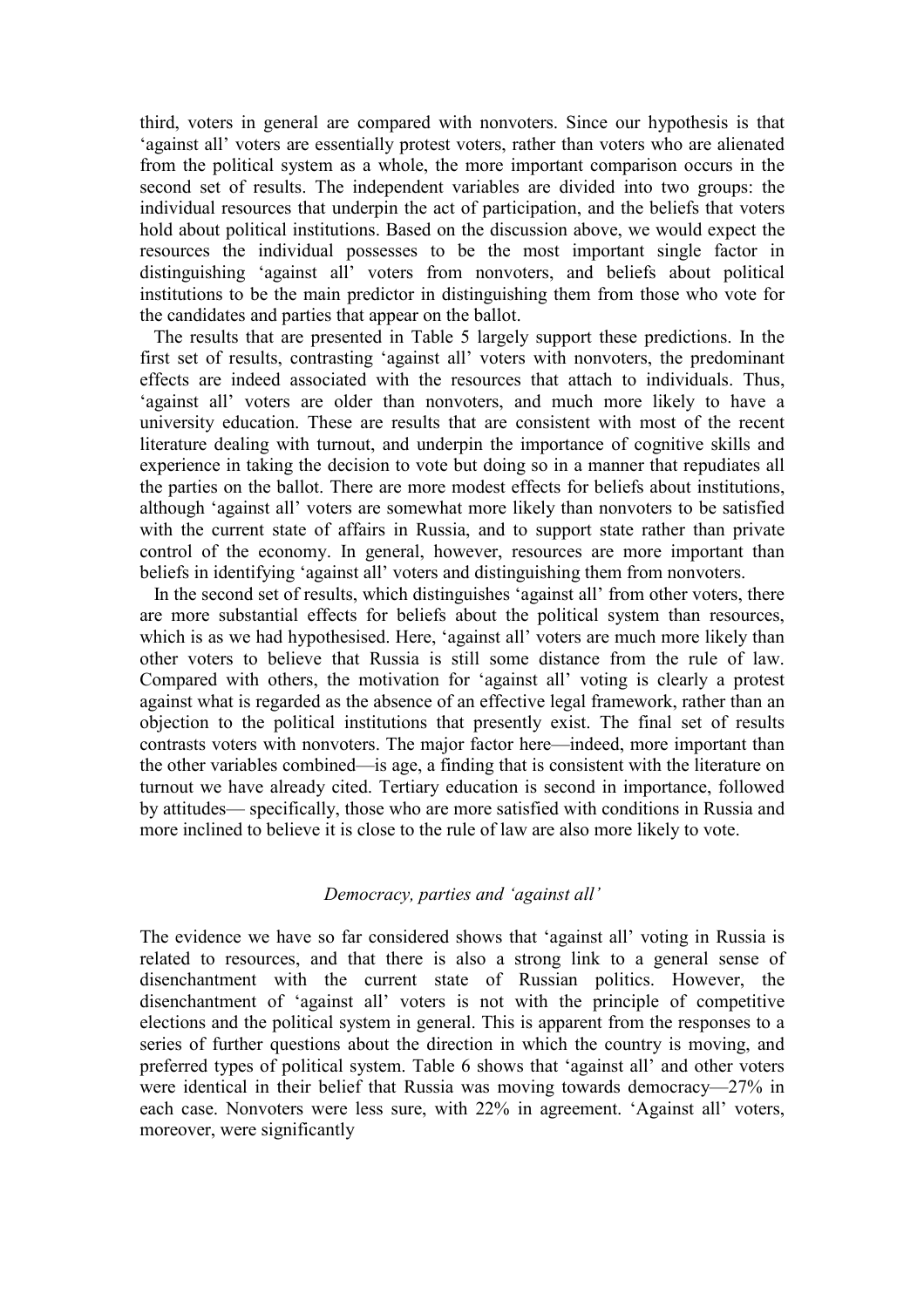| Percent who:                                                            | Against all | Other voters   | <i>Nonvoters</i> | (Total) |
|-------------------------------------------------------------------------|-------------|----------------|------------------|---------|
| Believe country moving to democracy                                     |             |                | 22               | (22)    |
| Believe most acceptable system is Western                               | $25**$      |                | 23               | (23)    |
| democracy                                                               |             |                |                  |         |
| Are satisfied with democracy in Russia                                  | $20**$      | 30             | 26               | (28)    |
| (N)                                                                     | (264)       | (1.000)        | (348)            | (1,687) |
| als als A<br>1.00<br>$11.11$ $13.11$<br>$\mathbf{r}$ .<br>$\sim$ $\sim$ |             | $0.01 + 0.021$ | $\cdot$ 1 1      |         |

TABLE 6 VIEWS OF DEMOCRACY AND THE 2003 ELECTION

*Note*: \*\*Against all statistically different from voters at  $p<0.01$ , \* $p<0.05$ , both two-tailed. *Source*: 2004 survey.

Question wordings were: 'In your opinion, the direction our country is moving characterises it as . . . Option: Moving consistently towards the consolidation of democracy'; 'Which of the following political systems would be the most appropriate for Russia? Option: Democracy of the Western kind'; 'How satisfied are you with the level of democracy in Russia?'.

more likely than other voters to believe that the most appropriate political system for their country was Western-style democracy: one in four took this view, compared with 15% of other voters and 23% of nonvoters.

Apart from its association with a positive view of Western democracy and a negative view of Russian democratic practice, did 'against all' have any direct implications for party choices and electoral outcomes, at least until the option was removed in 2006? The latter is especially important since, as we have seen, the vote 'against all' has consistently exceeded the vote for most of the parties in both the party list and the single-member contests. In such a context, a relatively small bias on the part of former 'against all' voters could potentially have had a significant effect on the outcome of future elections, and might do so again if the option were eventually restored. The results in Table 7 suggest that there are in fact few differences between the three groups of respondents in these respects. Predictably, nonvoters are the least interested in politics—almost three quarters express no interest at all, with half of the remainder opting for the political centre. On the more important distinction, between 'against all' and other voters, the former are less likely to be interested in politics, but in both cases about a quarter opt for the political centre and the remainder divide almost equally between left and right.

The second part of Table 7 examines the party that respondents said they usually supported, conceived in terms of 'families' of parties rather than the changing set of parties that contest particular elections. Not surprisingly, nearly half of all 'against all' voters find it impossible to identify a party they normally support; this compares with just 3% among other voters, although it is slightly less than among nonvoters. But among 'against all' voters who do support a party, about half choose one that favours the market economy, followed by a communist party—a breakdown very similar to that among more conventional voters. These results confirm our earlier hypothesis that 'against all' voters are a distinctive group: more in favour of Western democracy than other voters, but more dissatisfied with the political system that presently exists; they are similar to others in their self-placement among the political philosophies, but unable to find a means of expressing their opinions through the political parties that are actually on offer.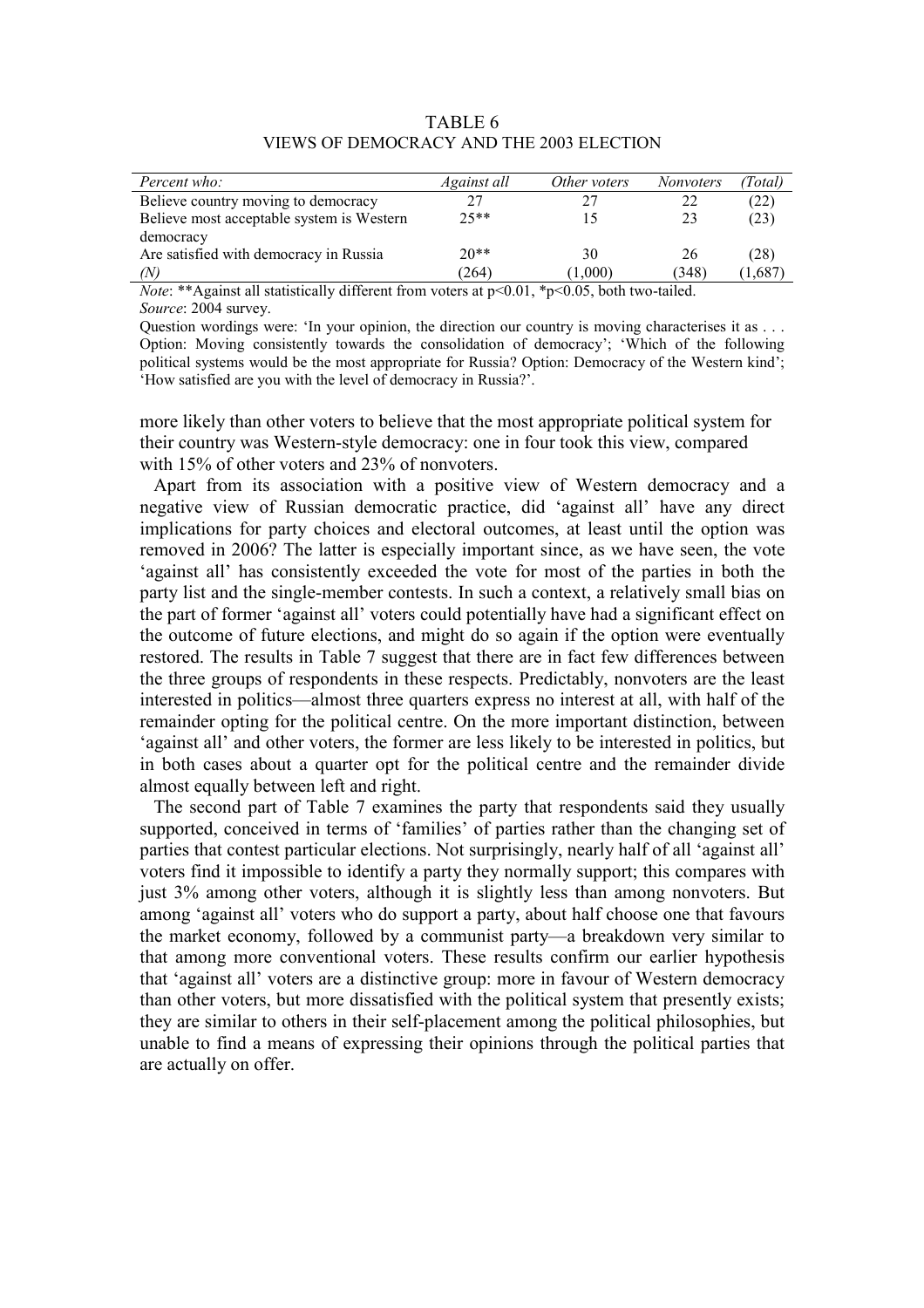|                                   | Against all    | Other voters                    | <b>Nonvoters</b> | (All)    |  |
|-----------------------------------|----------------|---------------------------------|------------------|----------|--|
| Political orientation             |                |                                 |                  |          |  |
| Left                              | 12             | 19                              | 6                | (6)      |  |
| Centre                            | 21             | 33                              | 13               | (13)     |  |
| Right                             | 12             | 16                              | 7                | (7)      |  |
| Not interested in                 | 55             | 32                              | 74               | (74)     |  |
| politics                          |                |                                 |                  |          |  |
| Total                             | 100            | 100                             | 100              | (100)    |  |
| (N)                               | (170)          | (717)                           | (259)            | (1, 146) |  |
|                                   |                | Chi sq=146.5, df=6, p= $<0.000$ |                  |          |  |
| Party usually                     |                |                                 |                  |          |  |
| support                           |                |                                 |                  |          |  |
| Communist party                   | 16             | 27                              | 14               | (22)     |  |
| Socialist party                   | 6              | 12                              | 5                | (10)     |  |
| Party supporting                  | 23             | 38                              | 18               | (31)     |  |
| market economy                    |                |                                 |                  |          |  |
| Nationalist party                 | $\overline{2}$ | 4                               | $\overline{2}$   | (4)      |  |
| Party supporting                  | 1              | $\mathbf{1}$                    | 0.3              | (1)      |  |
| national minorities               |                |                                 |                  |          |  |
| Green/ecological                  | 3              | $\overline{2}$                  | 3                | (2)      |  |
| party                             |                |                                 |                  |          |  |
| Other                             | 6              | 13                              | 4                | (10)     |  |
| None                              | 43             | 3                               | 54               | (20)     |  |
| Total                             | 100            | 100                             | 100              | (100)    |  |
| (N)                               | (188)          | (809)                           | (288)            | (1,285)  |  |
| Chi sq=437.9, df=14, p= $<$ 0.000 |                |                                 |                  |          |  |

TABLE 7 POLITICAL ORIENTATIONS AND VOTING BEHAVIOUR, 2003

*Source*: 2004 survey.

#### *Conclusions*

'Against all' has been a significant and increasing presence not only in Russian elections, up to 2006, but also in the other post-Soviet republics. Bondar' and Dzhagaryan note the presence of this provision in the electoral codes of Armenia, Azerbaijan and Belarus (2005, pp. 168 – 69). It is also a part of electoral practice in Ukraine, although it has no direct implications for the result (Zakon Ukrai"ny 2005); and the right to vote against all candidates or lists of candidates was included in the convention on democratic electoral standards that was adopted by the member countries of the Commonwealth of Independent States in 2002, as one of the elements that allowed voters to express their views directly (Konventsiya 2002, art. 4.1). On our evidence, it has operated in practice as a protest vote, with many of the same characteristics as the vote for a third party in a Western democracy. 'Against all' voters, at least in Russia, are not hostile to competitive politics; indeed, they are more committed to Western democracy than those who vote for a party or candidate. But they are much more likely to believe the Russian government falls short of those democratic standards.

Removing the 'against all' facility, in these circumstances, is likely to have a number of consequences. Turnout, for a start, may fall even further, although increasing numbers are likely to take part and then spoil their ballot paper as a means of expressing generalised dissatisfaction. Another form of protest that would become more common, to judge from the Moscow regional elections in late 2006 at which there had been no 'against all' option, was demonstratively to hand the ballot paper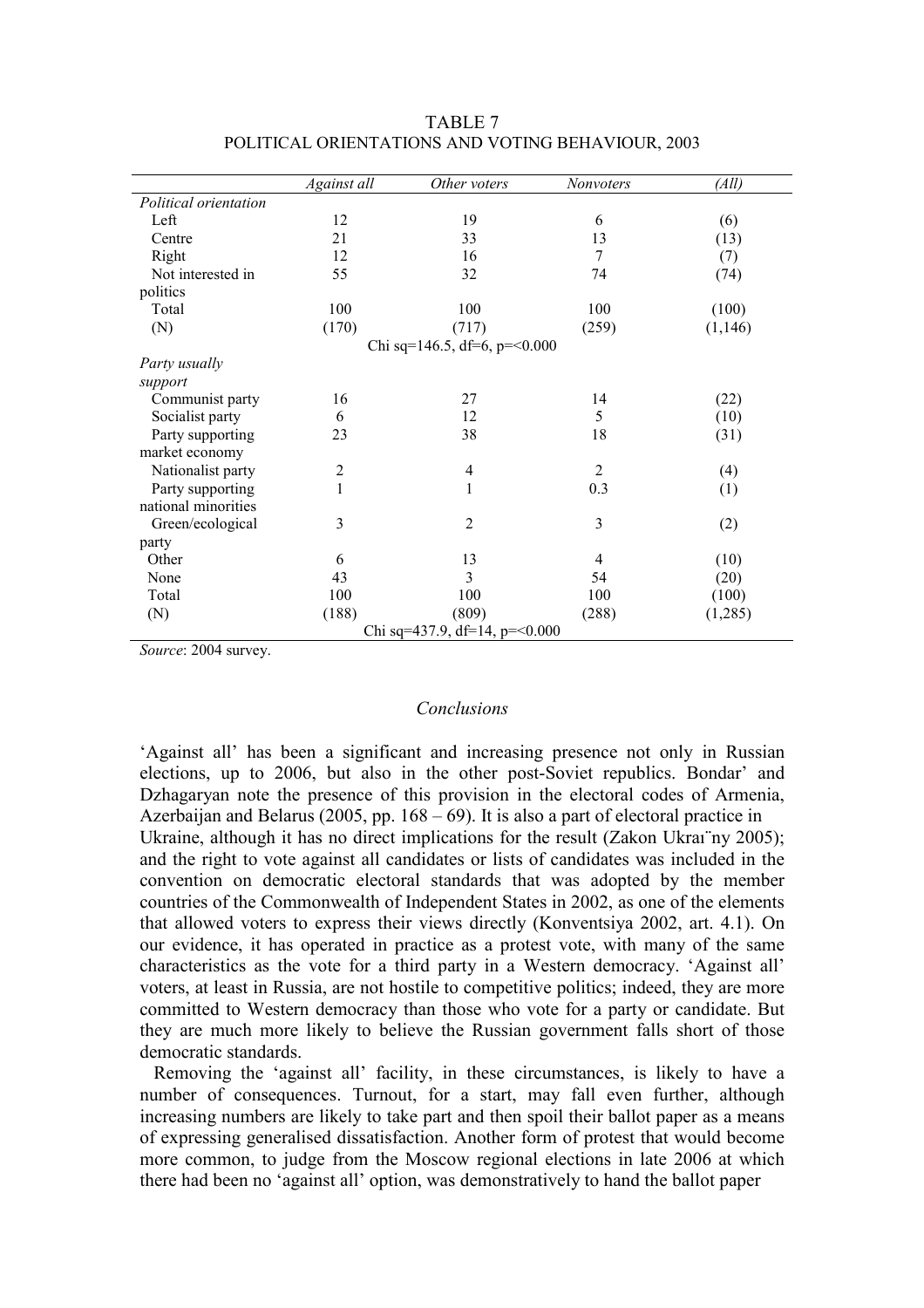back to election officials.44 Less probable, given the Kremlin's control of the electoral arena, is the emergence of a party that bids for the support of those who are prepared to vote but who have found no political home among the parties that are presently on offer. In the absence of an improvement on the supply side, there is likely to be a further decline in support for electoral politics and some increase in the support of social movements and other agencies of political influence that operate outside the parliamentary system altogether. An electoral system that allows fewer choices is one that can more easily be controlled from above; but it is one in which citizens are less likely to engage and which is less likely to sustain their support.

The authoritarian turn in Russian politics since the accession of Vladimir Putin has imposed new choices on all Russian voters, including those who might otherwise have voted 'against all'. Across our entire 2005 survey, a plurality approved of the move to a Duma that since December 2007 has been exclusively composed of partylist deputies (39% were in favour, 27% against). Among 'against all' voters, however, the proportions were reversed: 28% were in favour of the change, but 53% opposed. Across the entire sample, a majority (59%) approved of the related move away from directly elected governors; but once again, 'against all' voters were less supportive just 44% approved of the change, with nearly as many (40%) against it. Russia's 'against alls' are young, urban, and highly educated. They like Western democracy but are dissatisfied with the political system in which they find themselves, particularly its lack of a rule of law. They have been unable to express their views in the past through the political parties, and they oppose the changes in the electoral system that will restrict future parliamentary contests to a small number of Kremlinsponsored groupings. On this basis, they will have even more to protest about in the future.

*Australian National University University of Glasgow* 

# *References*

Akhremenko, A.S. (2001) 'Golosovanie ''protiv vsekh'' na rossiiskom regional'nom fone', *Vestnik Moskovskogo Universiteta*, *Seriya 12: Politicheskie nauki*, 5, pp. 97 – 111.

Akhremenko, A.S. & Meleshkina, E. Yu. (2002) 'Golosovanie ''protiv vsekh'' kak forma politicheskogo protesta: problemy izucheniya', in Verchenov, L.N. (ed.) (2002) *Politicheskaya nauka. Sovremennoe sostoyanie: tendentsii i perspektivy* (Moscow, Rossiiskaya akademiya nauk), pp. 21 – 43.

Blais, A. (2001) *To Vote or Not to Vote? The Merits and Limits of Rational Choice Theory* (Pittsburgh, University of Pittsburgh Press).

Bondar', N.S. & Dzhagaryan, A.A. (2005) *Konstitutsionnaya tsennost' izbiratel'nykh prav grazhdan Rossii* (Moscow, Formula prava).

*<sup>44</sup> Argumenty i fakty, 1, 2007, p. 56.*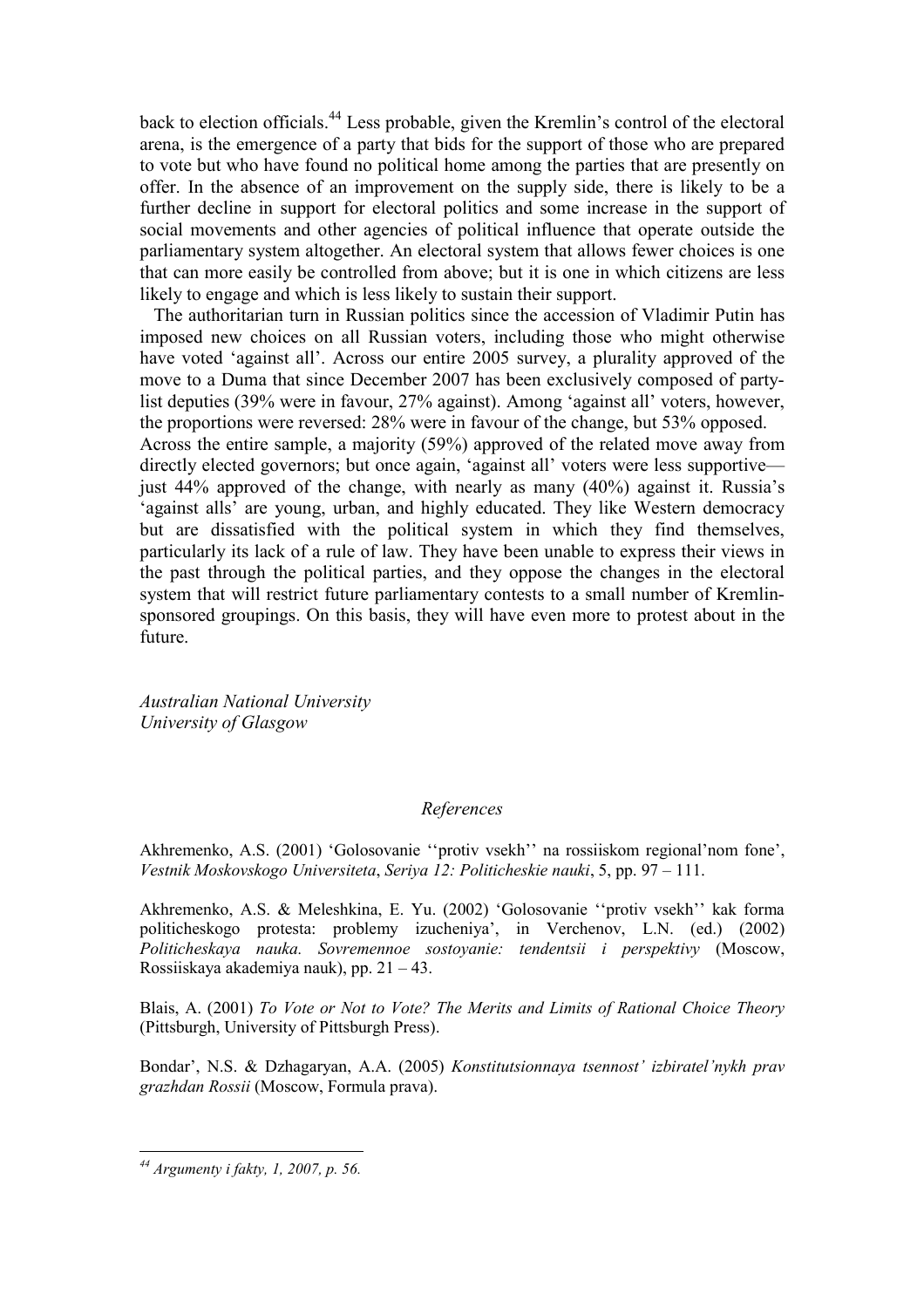Franklin, M.N. (2004) *Voter Turnout and the Dynamics of Electoral Competition in the Established Democracies since 1945* (Cambridge, Cambridge University Press).

Gushchin, V. (2003a) 'Protiv vsekh', *Literaturnaya gazeta*, 22, 4 – 10 July, p. 3.

Gushchin, V. (2003b) 'Osmyslennyi bunt', *Literaturnaya gazeta*, 35, 27 August – 2 September, p. 3.

Hutcheson, D.S. (2004) 'Disengaged or Disenchanted? The Vote ''Against All'' in Post-Communist Russia', *Journal of Communist Studies and Transition Politics*, 20, 1, March, pp.  $98 - 121$ .

Il'ichev, G. (2007) '''Protiv vsekh''—eto za kogo?', *Izvestiya*, 10 September, pp. 1 – 2.

Itogi (1989) 'Itogi vyborov v narodnye deputaty SSSR', Politburo discussion, 28 March, Moscow, Gorbachev Foundation.

Kertman, G. (2006) 'Elections and the ''Against All Candidates'' Choice', Public Opinion Foundation, 22 June, available at: http://bd.english.fom.ru/report/map/ed062422, accessed 3 September 2007.

Konventsiya (2002) 'Konventsiya o standartakh demokraticheskikh vyborov, izbiratel'nykh prav I svobod v gosudarstvakh-uchastnikakh sodruzhestva nezavisimykh gosudarstv', *Vestnik tsentral'noi izbiratel'noi komissii Rossiiskoi Federatsii*, 11, pp. 218 – 231.

Levada Centre (2007) *Press-vypusk*, 8 May, available at: www.levada.ru/press/2007050801.html, accessed 30 August 2007.

Ligachev, E.K. (1992) *Zagadka Gorbacheva* (Novosibirsk, Interbuk).

Lyubarev, A.E. (2003) 'Golosovanie ''protiv vsekh'': motivy i tendentsii', Polis, 6, pp. 104 – 113.

Mickiewicz, E. (2006) 'The Election News Story on Russian Television: A World Apart from Viewers', *Slavic Review*, 65, 1, Spring, pp. 1 – 23.

Miller, W.L. & Harrop, M. (1987) *Elections and Voters: A Comparative Introduction*  (Basingstoke, Macmillan).

Ob osnovnykh (1994) 'Ob osnovnykh garantiyakh izbiratel'nykh prav grazhdan Rossiiskoi Federatsii', *Sobranie zakonodatel'stva Rossiiskoi Federatsii*, 33, art. 3406, 6 December.

Ob osnovnykh (1997) 'Ob osnovnykh garantiyakh izbiratel'nykh prav i prava na uchastie v referendume grazhdan Rossiiskoi Federatsii', *Sobranie zakonodatel'stva Rossiiskoi Federatsii*, 38, art. 4339, 19 September [amended in *Sobranie zakonodatel'stva Rossiiskoi Federatsi*, 1999, 14, art. 1653, 30 March].

Ob osnovnykh (2002) 'Ob osnovnykh garantiyakh izbiratel'nykh prav i prava na uchastie v referendume grazhdan Rossiiskoi Federatsii', *Sobranie zakonodatel'stva Rossiiskoi Federatsii*, 24, art. 2253, 12 June.

Obsuzhdenie (1987) 'Obsuzhdenie proekta doklada k yanvarskomu plenumu', Materialy A. S. Chernyaeva, fond 2, 19 January (Moscow, Gorbachev Foundation).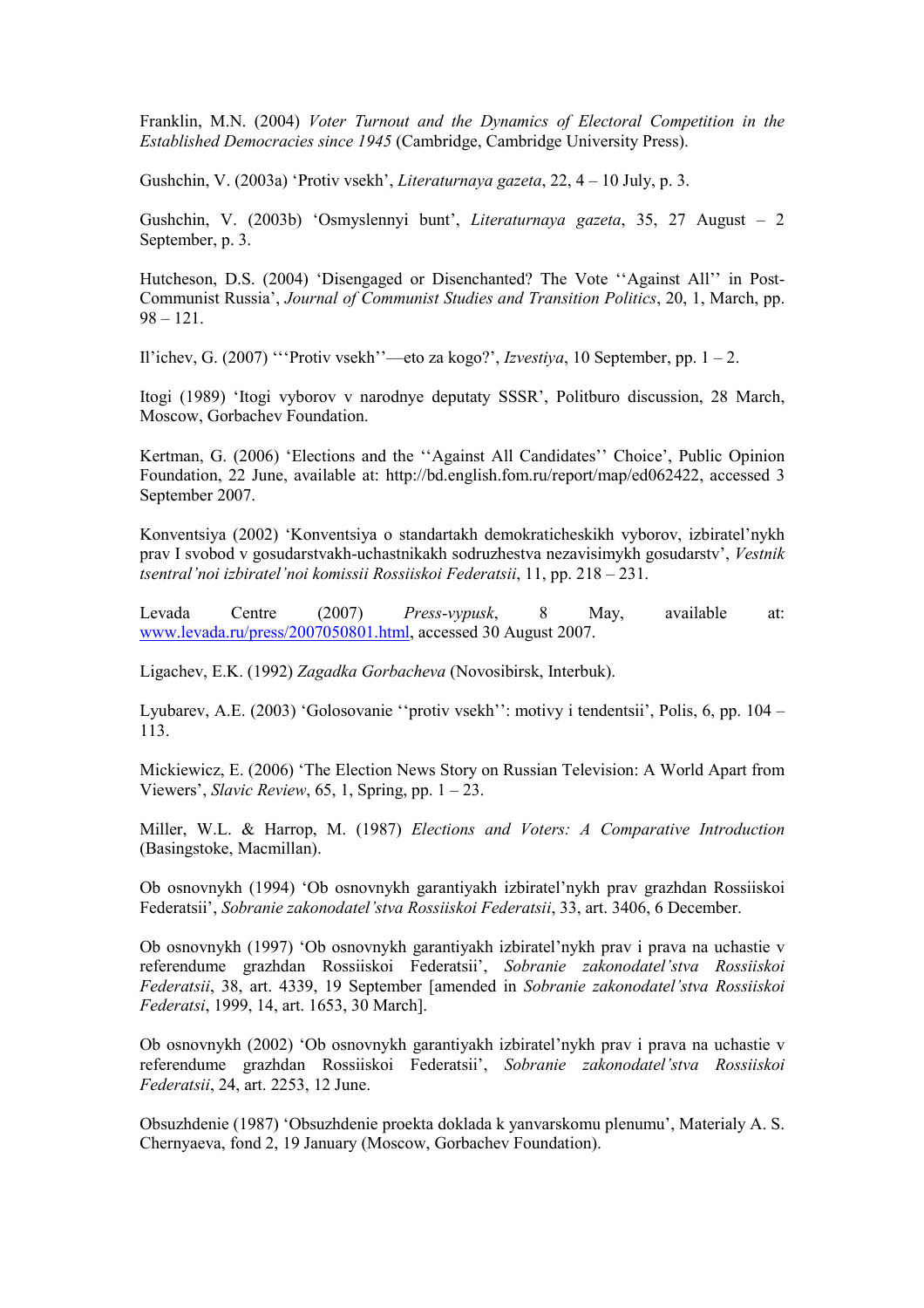Ob utochnenii (1993) 'Ob utochnenii Polozheniya o vyborakh deputatov Gosudarstvennoi Dumy v 1993 godu i Polozheniya o vyborakh deputatov Soveta Federatsii Federal'nogo Sobraniya Rossiiskoi Federatsii v 1993 godu', *Sobranie aktov Prezidenta i Pravitel'stva Rossiiskoi Federatsii*, 45, art. 4333, 6 November.

OSCE (2004a) *Russian Federation. Elections to the State Duma, 7 December 2003. OSCE/ODIHR Election Observation Mission Report* (Warsaw, OSCE).

OSCE (2004b) *Russian Federation. Presidential Election 14 March 2004. OSCE/ODIHR Election Observation Mission Report* (Warsaw, OSCE).

Oversloot, H.s., van Holsteyn, J. & van der Berg, G.P. (2002) 'Against All: Exploring the Vote ''Against All'' in the Russian Federation's Electoral System', *Journal of Communist Studies and Transition Politics*, 18, 4, December, pp. 31 – 50.

O vyborakh deputatov Gosudarstvennoi (1995) 'O vyborakh deputatov Gosudarstvennoi Dumy Federal'nogo Sobraniya Rossiiskoi Federatsii', *Sobranie zakonodatel'stva Rossiiskoi Federatsii*, 26, art. 2398, 21 June.

O vyborakh deputatov Gosudarstvennoi (1999) 'O vyborakh deputatov Gosudarstvennoi Dumy Federal'nogo Sobraniya Rossiiskoi Federatsii', *Sobranie zakonodatel'stva Rossiiskoi Federatsii*, 26, art. 3178, 24 June.

O vyborakh deputatov Gosudarstvennoi (2002) 'O vyborakh deputatov Gosudarstvennoi Dumy Federal'nogo Sobraniya Rossiiskoi Federatsii', *Sobranie zakonodatel'stva Rossiiskoi Federatsii*, 51, art. 4982, 20 December.

O vyborakh deputatov Gosudarstvennoi (2005) 'O vyborakh deputatov Gosudarstvennoi Dumy Federal'nogo Sobraniya Rossiiskoi Federatsii', *Sobranie zakonodatel'stva Rossiiskoi Federatsii*, 21, art. 1919, 18 May.

O vyborakh narodnykh deputatov RSFSR (1989) 'O vyborakh narodnykh deputatov RSFSR', *Vedomosti Verkhovnogo Soveta RSFSR*, 44, art. 1305, 27 October.

O vyborakh narodnykh deputatov SSSR (1988) 'O vyborakh narodnykh deputatov SSSR', *Vedomosti Verkhovnogo Soveta SSSR*, 49, art. 729, 1 December.

O vyborakh Prezidenta Rossiiskoi (1995) 'O vyborakh Prezidenta Rossiiskoi Federatsii', *Sobranie zakonodatel'stva Rossiiskoi Federatsii*, 21, art. 1924, 17 May.

O vyborakh Prezidenta Rossiiskoi (2000) 'O vyborakh Prezidenta Rossiiskoi Federatsii', *Sobranie zakonodatel'stva Rossiiskoi Federatsii*, 1, art. 11, 31 December 1999.

O vyborakh Prezidenta Rossiiskoi (2003) 'O vyborakh Prezidenta Rossiiskoi Federatsii', *Sobranie zakonodatel'stva Rossiiskoi Federatsii*, 2, art. 171, 10 January.

O vyborakh Prezidenta RSFSR (1991) 'O vyborakh Prezidenta RSFSR', *Vedomosti Verkhovnogo Soveta RSFSR i S''ezda narodnykh deputatov RSFSR*, 17, art. 510, 24 April.

Polozhenie (1993) 'Polozhenie o vyborakh deputatov Gosudarstvennoi Dumy v 1993 godu', *Sobranie aktov Prezidenta i Pravitel'stva Rossiiskoi Federatsii*, 41, art. 3907, 1 October.

Postanovlenie (2005) 'Postanovlenie Konstitutsionnogo Suda Rossiiskoi Federatsii', *Sobranie zakonodatel'stva Rossiiskoi Federatsii*, 47, item 4968, 14 November.